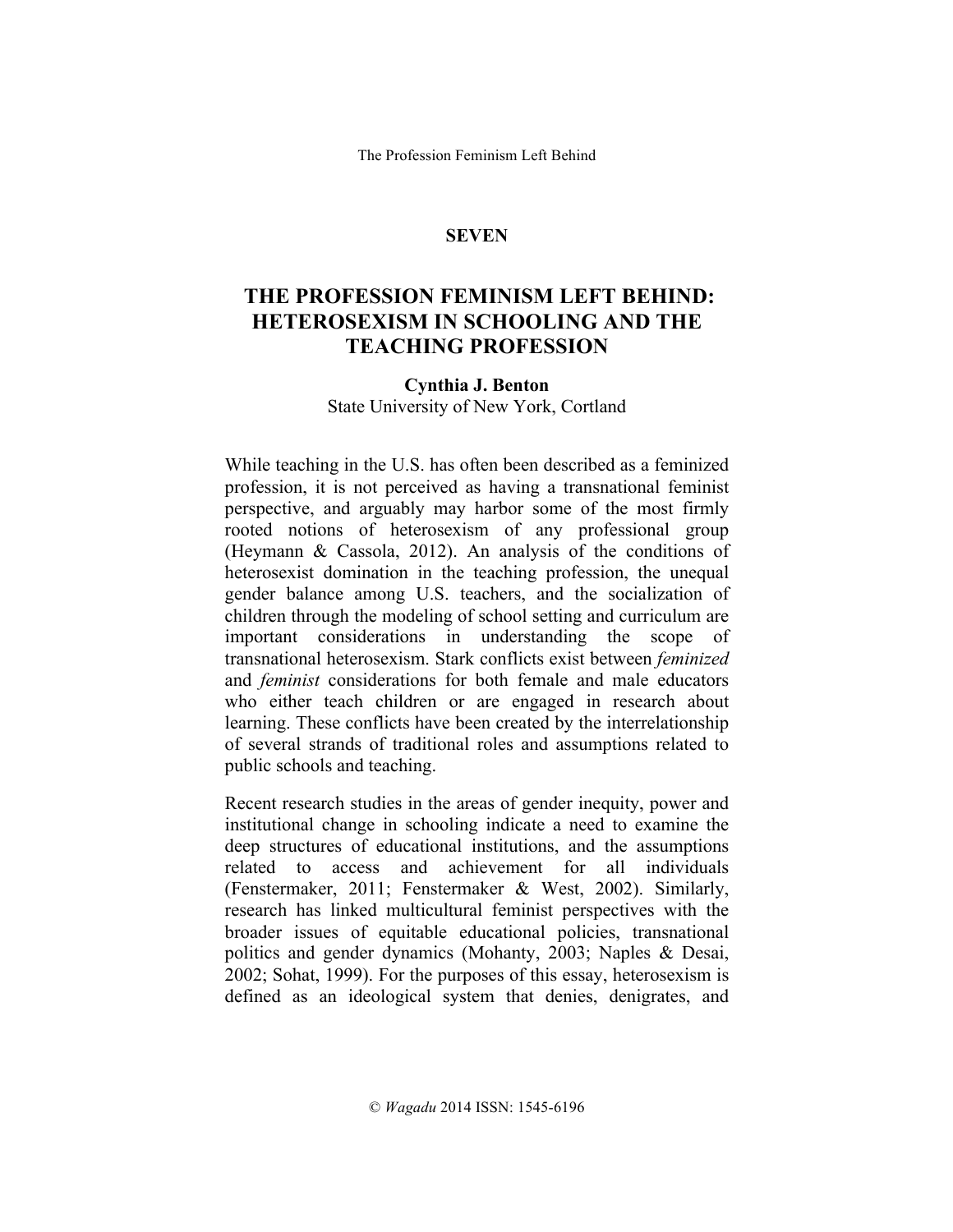stigmatises any non-heterosexual form of behavior, identity, relationship, or community (c.f. Herek, 2000). Using the term *heterosexism* highlights the parallels between antigay sentiment and other forms of prejudice, such as racism, anti-Semitism, and sexism. Like institutional racism and sexism, heterosexism pervades societal customs and institutions, and refers to societal-level ideologies and patterns of institutionalized oppression of non-heterosexual people (Naples & Desai, 2002). The examination of the entire breadth of interpersonal, social, ethnic, institutional and cultural factors at work to affect heterosexist attitudes in schooling are not accomplished in this essay. Rather, the focus is on an intractable set of attitudes and practices that must be addressed to broaden the considerations of sexuality in the field of education.

The goal of this essay is to describe some of the historic institutional causes for the lack of forward momentum in gender understanding taught in U.S. public schools, especially linked to heterosexist perspectives in and of the teaching profession, but also extending into the issues of curriculum and multiple contemporary social concerns in the school setting, such as student bullying and sexual harassment. Such connections are important to identifying the means to overcome heterosexist predomination, not only in schooling, but as it both reflects, and is capable of changing public perceptions.

# **Heterosexist Assumptions and the Teaching Profession**

# *Normal School* **History**

The history and training of teachers in 19th Century America provides the backdrop for current perspectives of both the teaching profession and public school mores. *Normal Schools* in nomenclature and design were schools-as-laboratories created to train teachers, to provide norms of teacher deportment, to address student development, and to accomplish the hidden curriculum of social sorting (Brophy & Good,1973a; Corcoran, Evans &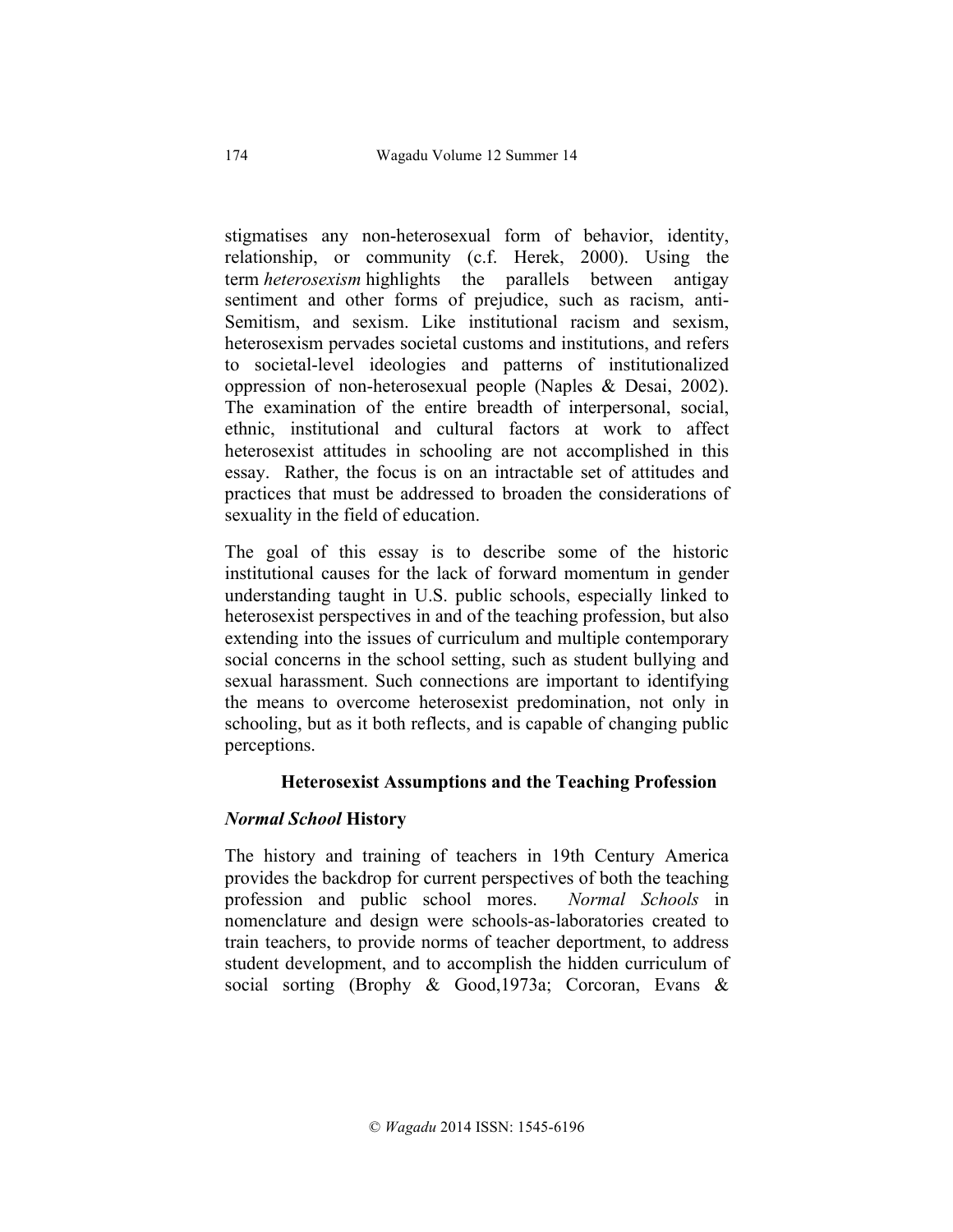Schwab, 2004). The nomenclature was used worldwide, and is still in use. For instance China's Beijing Normal University, like most U.S. institutions, has been subsumed into comprehensive colleges and state universities, yet retains its original teacher-training referent. Normal Schools may seem an odd or unfortunate choice of terms when considering the current status of public schools and the historic treatment of sexuality in educational settings for children. While *inclusivity* has come to be a major philosophic and operational assumption in schooling, heterosexist views woven into the fabric of the professional and social settings of schools has prohibited true inclusivity, except in some exceptional cases (c.f., McGarry, 2006).

There is no more complex set of gender restrictions than those which have persisted in the profession generated out of normal schools. Teachers are viewed as role models, and often are stereotyped as a profession limited to nurturing child behaviors rather than intellectual goals (Clark, 2000). The public school teaching profession was feminized during the19th century, relegated in large percentage to single women--commonly referred to as spinsters in documents of the time--or to men who were considered "bookish" or unable to procure a higher teaching assignment in universities (Goodson, 2008, p. 87). Women who taught were forced to give up their jobs permanently if they married. Even after it became acceptable for married women to teach, it was not until the late 1980s that all women teachers were permitted to continue to work during pregnancy (Gabriel & Smithson, 1990). The Pregnancy Discrimination Act of 1978 resolved protests of the 1950s and 1960s to prohibit women from working based on the idea that "performance of maternal functions" made women inherently incapable of the same work that men did (Corcoran, Evans & Schwab, 2004, p.180). In the early 1970s, the rights of pregnant schoolteachers were called into question; many were forced to take unpaid maternity leaves early in the pregnancy. This was based on assumptions that it was "potentially dangerous for the mother and child, that the woman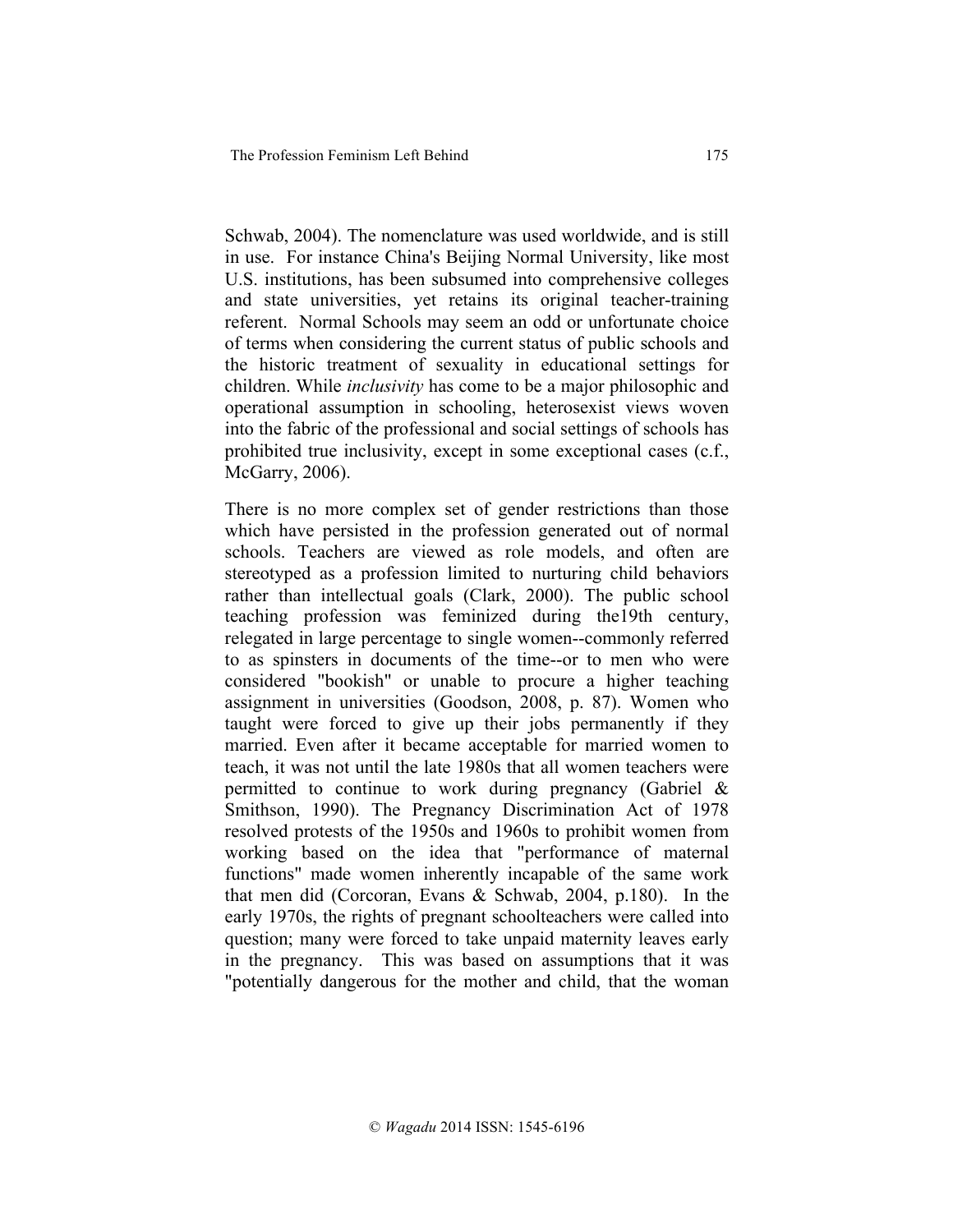teacher might not be able to focus on teaching, and that students *would be distracted by the visible signs of pregnanc*y" (author's emphasis) (Fischman, 2000). Such heterosexist provincialism has often marked attitudes in U.S. schools, reflecting a society that attempted to create a nominally sex-free environment rather than to include sexuality as part of children's instruction.

Central to the image and role socialization of female teachers which evolved in the 19th and early 20th century was the assumption of denied sexuality. Teaching young children was viewed as Madonna-like nurturing, or shrew-like cajoling, rendering unlikely any male participation in that activity (Williams, 1993). An elementary teacher was ideally a virginal woman, who had no other life responsibility than her students' learning. She prescribed to Victorian views which promoted the "Cult of Domesticity" that assigned women a central, if publicly passive role in the family (Brophy & Good, 1973b).Women's identity was wife and mother, keeper of the household, guardian of the moral purity of her family. Schools reflected this central assumption and the prevailing social norms of the time, where solely heterosexist relationships were recognized, and male predominance was assumed (Gabriel & Smithson, 1990).

Women teachers were to prepare children to assume the roles assigned them. These roles were promoted in the content of the curriculum, in gender-proscribed assumptions about their educational aspirations, and in the image they were provided by almost exclusively female instructors. Only exceptionally brave men--or those who had no other alternatives--would apply for the duty of working with young children. Male teachers were employed at higher levels of education, their duty to promote rigor in the disciplines and to direct the educational enterprise (Sargent, 2001). Separate images of male and female teachers persisted, and the disproportionate gender balance of the teacher workforce prevailed through economic and social change which brought about great shifts in almost every other occupational category in the 20th and 21st centuries.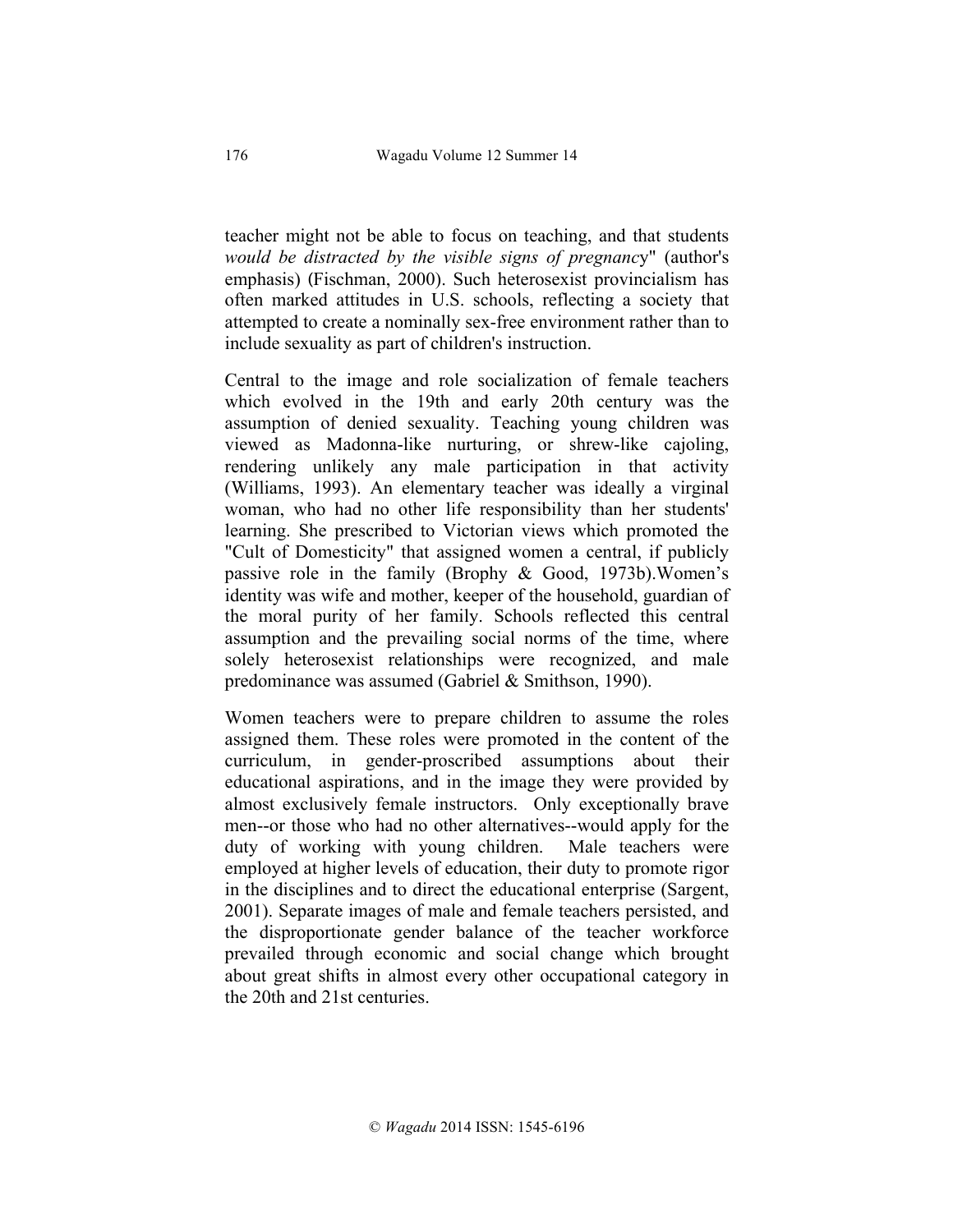#### **Feminization of Public School Teaching**

The roots of a number of issues in education--teachers' earning power, the feminization and subsequent public devaluing of the profession, and heterosexist assumptions--are deep. They can be traced to opinions expressed clearly in an early Massachusetts school policy, which stated: "God seems to have made woman peculiarly suited to guide and develop the infant mind, and it seems...very poor policy to pay a man 20 or 22 dollars a month, for teaching children the ABCs, when a female could do the work more successfully at one third of the price." (Littleton School Committee, Littleton, Massachusetts, 1849, cited in Corcoran et al., 2004, p. 47).

Economic and social conditions created the need for women to enter the profession, then when economic forces were no longer a hindrance, the social system of the school restricted the entry of men into the solidly middle class and feminized profession of elementary teaching (Sargent, 2002). The higher the school grade, the more male-predominant was its teaching staff. In post World War II America, women were discouraged from any job in which men could be employed; they were systematically replaced in teaching upper grades, especially in the science and math disciplines (Skelton, 2003). This movement firmly established women--and teachers-- as low-paid or merely a second wageearner in the economy. The profession was devalued because teachers didn't receive a competitive post-war wage (Goodson, 2008). Despite the emergence of unions and the successful drive for equitable salaries in all categories, and despite the establishment of the National Education Association and the American Federation of Teachers as powerful lobbies, the teaching profession retained its public persona as a low-paying, and therefore low prestige occupation (Williams, 1995).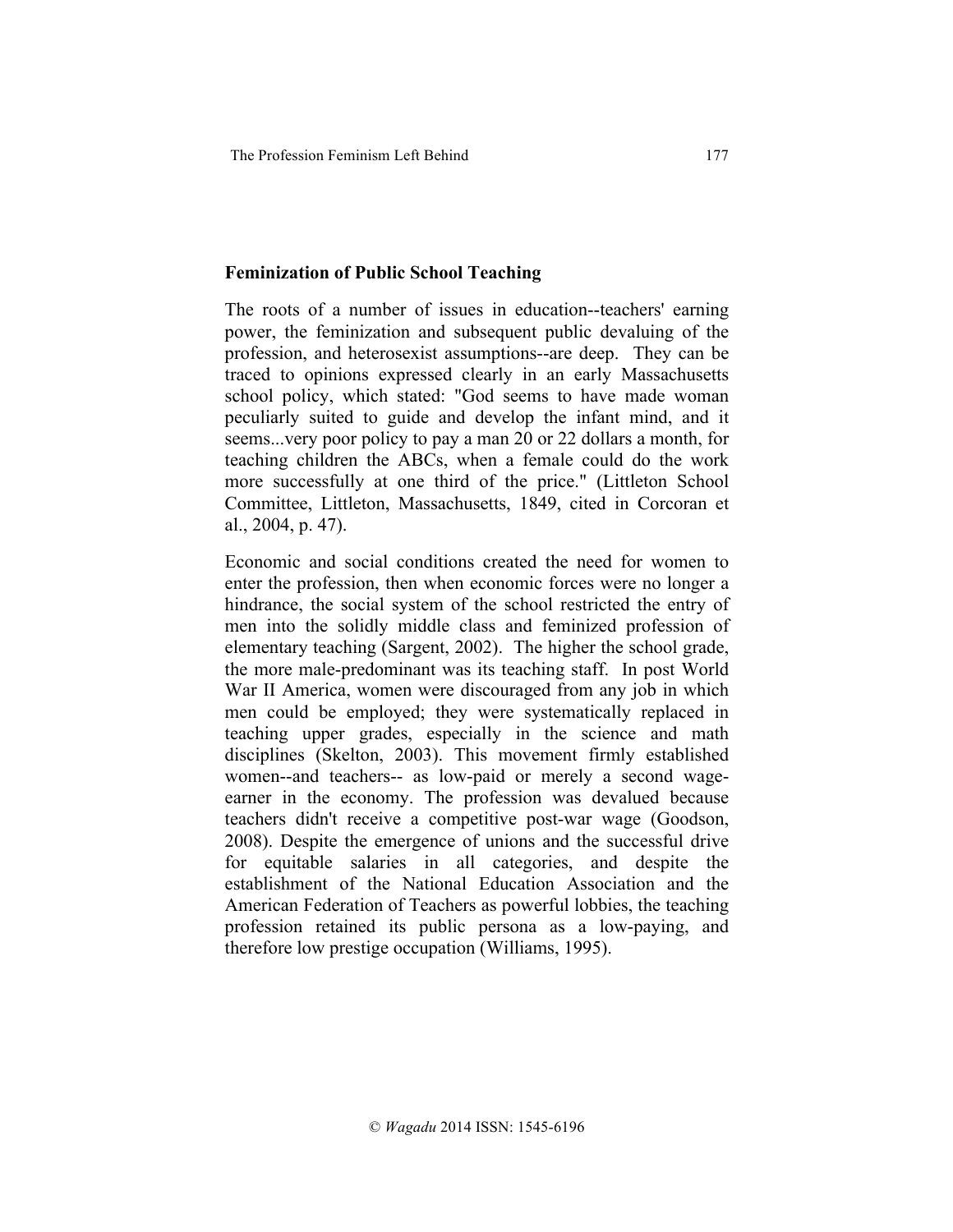Economic and social events over two centuries created a need for women to populate the teaching profession, and there was wide social acceptance for women as ideal nurturers for children in school as they were at home. When economic forces stabilized after each of two world wars, the social system of the school and the conviction that women were the ideal teachers for young children prevented the entry of men into a stable, middle-class profession (Fischman, 2000). By the time social stigmas were somewhat removed from males entering feminized professions, the role socialization for teachers-as-female was so firmly rooted it has not changed in over 90 years (Benton, 2005; Drudy, Martin, Woods, & O'Flynn, 2005). Gradually through mid-20th century, women teachers eventually gained equal pay, pensions and tenure, and became principals and (rarely) superintendents. To the present day, men still dominate administration, despite declining numbers of men in the teaching workforce. Male educators in early 20th century labeled it "The Woman Peril," making dire prophecies about the emasculating effects of women teachers on the school system (Sargent, 2001). It was unclear whether those effects applied to young boys and to the male members of the school staff, but well into the 21st century, lasting effects are reflected in heterosexist public attitudes about teaching (Best & Benton, 2010).

The teaching workforce has maintained both a feminized and heterosexual bias, with an uncomfortably recent history of persecution for those identified as gay in the teaching workforce (Drudy et al., 2005). The assumption about males working with young children, and their motives for entering the profession have been described as, "weird, weak, or wounded" (Best & Benton, 2010). This attitude may be directly linked to previous attitudes about the emasculating of males by females who tried to assume more responsibility and power in schools (Brophy & Good, 1973b). This is a particularly Americanized perspective on gender and teaching. Other post-industrial nations have evolved a more acceptant view of the role of men in children's lives. Indeed, those school systems which are most lauded in the world have balanced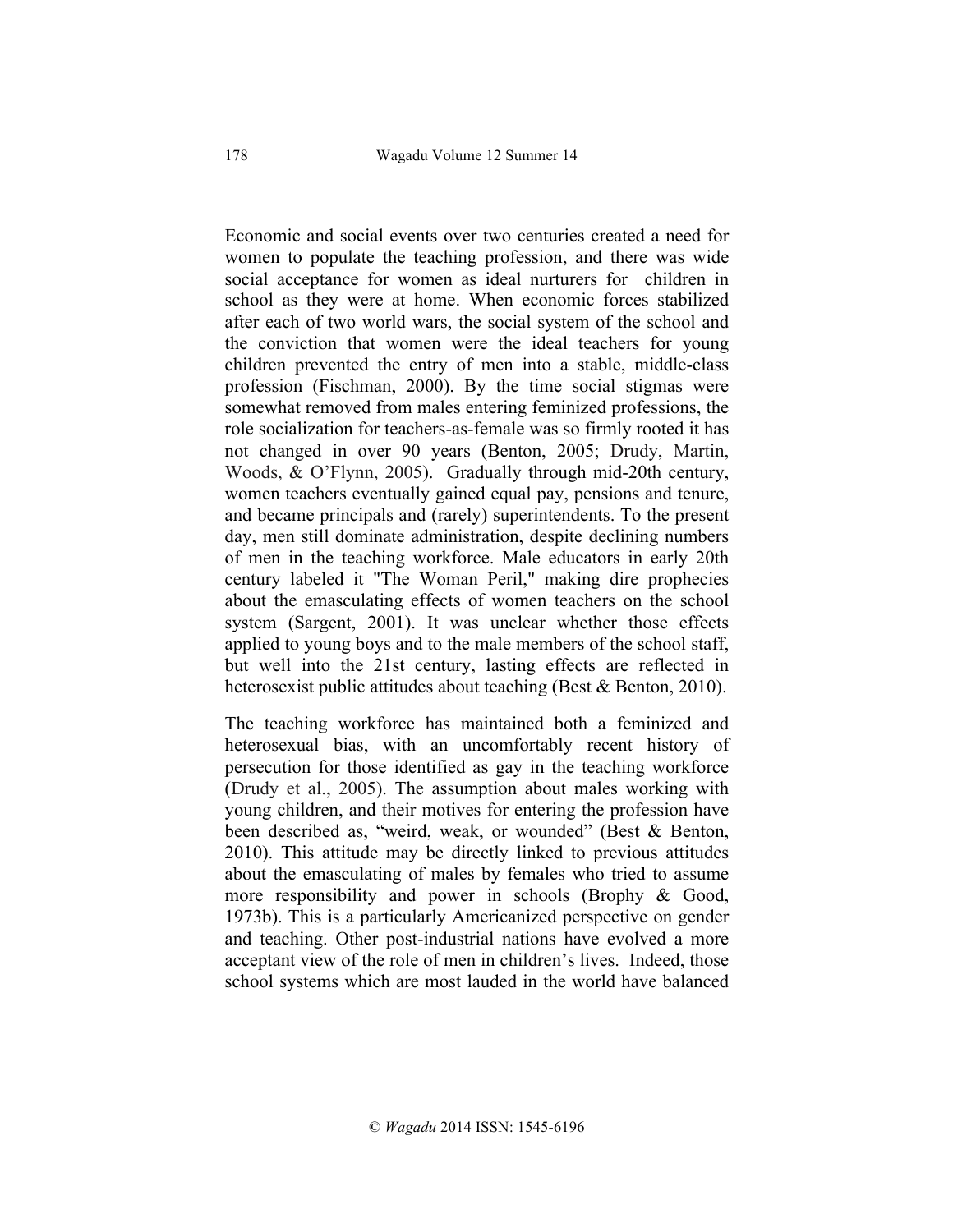gender participation in teaching, and much more liberal and honorable views of the teaching profession (Sargent, 2001).

It is impossible for children to have a balanced view of learning without the presence of other-gendered individuals in their school lives. Although a unionized teacher workforce and social progress over the last half of the 20th century produced legal inclusion for a wider population with varied gender roles, the representation of those roles in schools has not changed. Men, regardless of sexual orientation, are marginally present in U.S. schools (Sargent, 2001). Statistically, the presence of men interacting with children across the span of public school grades has decreased over the past two decades (Cunningham, & Watson, 2002; Drudy et al., 2005). Elementary teaching is ninety percent female in the U.S., compared to a more even distribution by gender in other countries (Brophy, & Good,1973b). The balanced representation of genders appears to be a related factor in defining which school systems thrive. Internationally, those countries most often cited as highachieving have an equal proportion of male and female teachers across age groups, and gender orientation is not cited as problematic in policy or hiring practices (Brookhart & Loadman, 1996; Cochran-Smith & Zeichner, 2005).

### **Character Dispositions for Teachers**

Another central tenet in the development of the teaching profession reflecting heterosexist assumptions was the judgment of good character. In the early years of the profession, demonstrating appropriate character centered on the willingness to forego marriage, to be virtuous and maintain moral purity, and by association, to promote that in students (Brophy & Good, 1973a). Throughout much of the 20th century, teachers were assumed to be moral examples, and the odd combination of intellectual and moral superiority coupled with their economic and social inferiority created marked contrasts. While teachers were assumed to be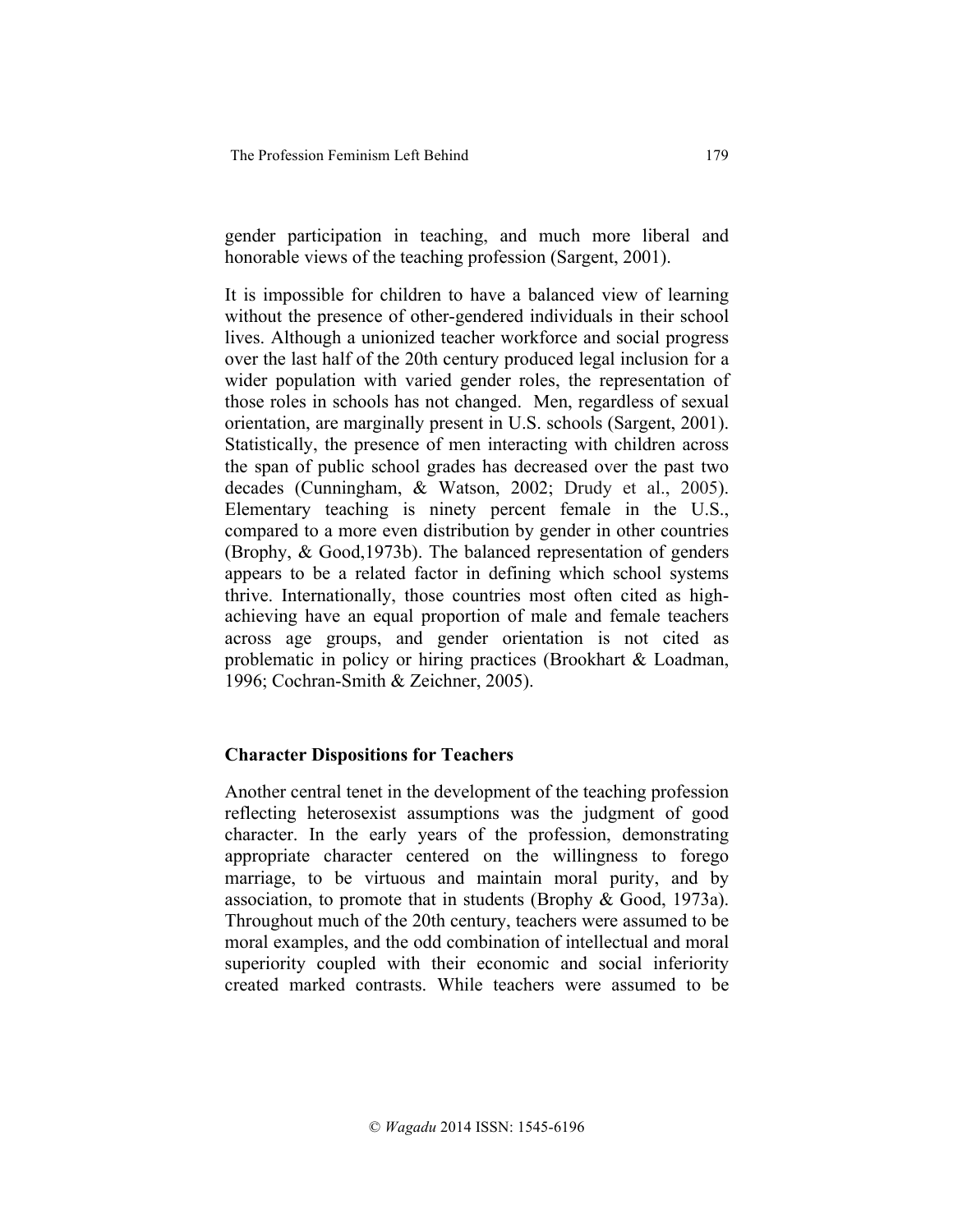heterosexual, a tacit ignoring of sexuality altogether was preferable to the smooth running of schools. The dispositions toward kindness, sensitivity, "bookishness," and poverty defined the character of teachers (Gaskell& Willinsky, 1995).

Dispositions have recently been formally reintroduced into the measurable qualities a teacher must demonstrate (Cochran-Smith & Zeichner, 2005). Contemporary definitions of teacher dispositions extend to professional modes of conduct, including the way beliefs and attitudes are demonstrated by teacher actions in and out of the classroom. Positive teacher dispositions are those which promote intellectual, social and interpersonal goals for students, that encourage a relationship between the students and teacher as a model, and extend to teachers' attitudes toward maintaining ethical standards of professional teacher societies (Ros-Voseles & Moss, 2007)

Signaling a shift to a more inclusive social climate, Villegas (2007) summarizes some of the personal qualities which relate to teachers' abilities to adapt and learn new attitudes toward both students and learning, notably the effects of race and ethnicity. "The overriding goal of the social justice agenda in teacher education is to prepare teachers who can teach all students well, not just those traditionally well served by schools, so that, as adults, all are able to participate equitably in the economic and political life of the country" (Villegas, 2007, p.372). To extend this assumption, social justice advocates would include the disposition of teachers to accept diversity based on sex and gender identity as an important one to monitor and in which to facilitate growth.

Two relevant dispositional areas are professional conduct and respect for diversity. Professional conduct indicates that teachers show sound judgment and ethical professional behavior while serving as positive role models for students, and being a supportive colleague to other school staff. Teacher respect for diversity means demonstrating sensitivity to individual differences among students, and a positive obligation to promote understanding of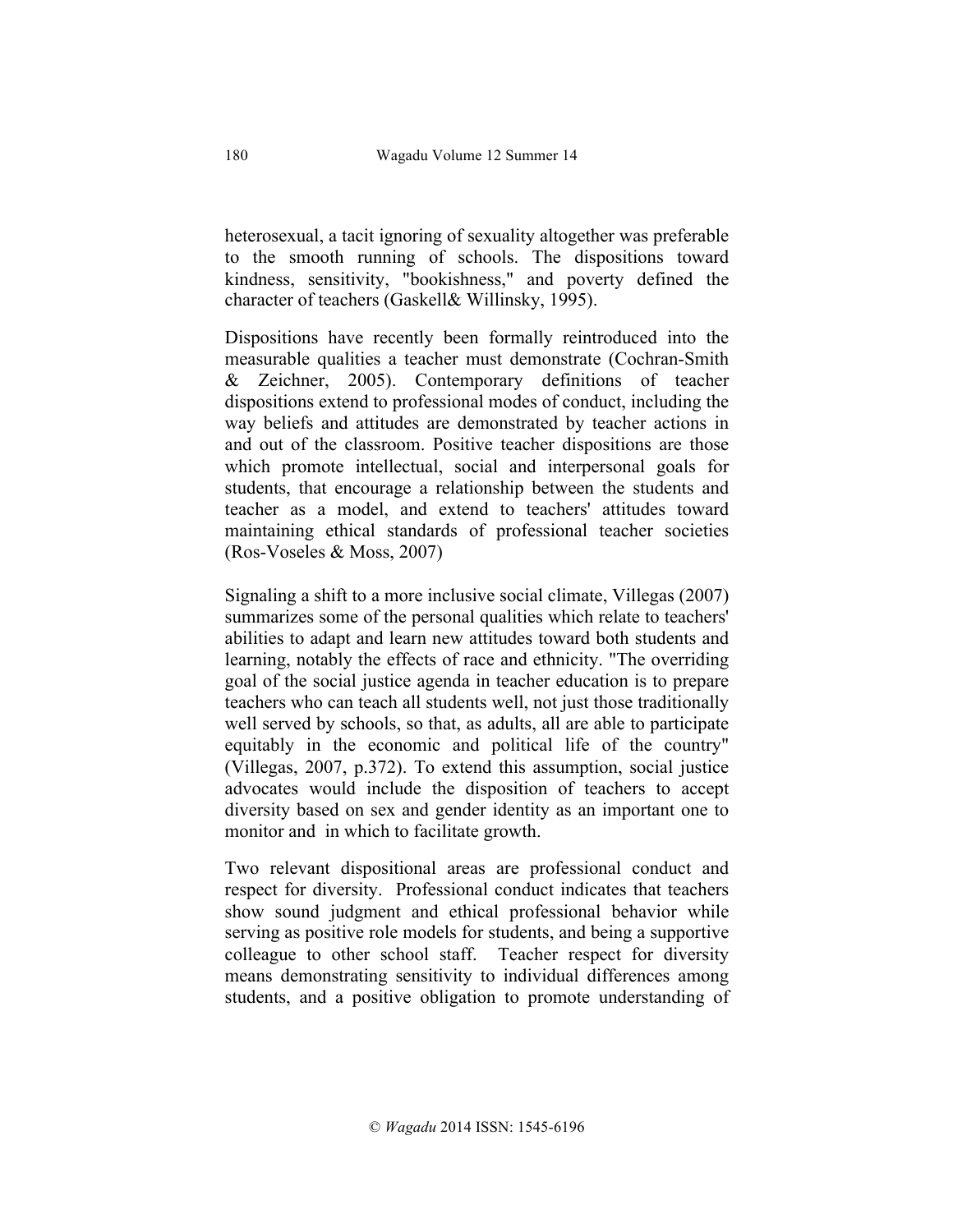students' *varied cultural traditions* (author's emphasis) and learning strengths and needs (Cochran-Smith & Zeichner, 2005). These definitions of teacher character point to teachers as exemplars, a commonly ascribed quality for those who work with children. However, throughout the history of schooling, there has been an uneasy acknowledgement of the possibility of improper conduct in the relationship between teacher and students.

### **Educator sexual misconduct.**

No examination of heterosexism related to schooling would be complete without the consideration of the recurring headlinemaking news related to sexual misconduct by teachers. Historically, very little was said directly about the treatment of sexuality in school, and the prevention of sexual misconduct. Sexual misconduct in schooling is a term describing "a range of inappropriate to criminal sexual behaviors and includes verbal, visual, and physical misconduct...some criminal, some not," but all are unacceptable when originating from an adult, school-based authority figure toward a student (Shakeshaft, 2013, p.9).

Recent publications on this topic are aimed at educating school professionals on the unacceptably high incidence of unwanted sexual attention at school, where seven percent of students (approximately 3.5 million per year) report having inappropriate physical contact from an adult (Shakeshaft, 2004). Yet the treatment of this issue is still shrouded in secrecy, rather than presented openly. For instance, the February, 2013 issue of *Phi Delta Kappan*, a most honored education journal, quaintly made the cover art of the issue discussing sex in schools a plain brown wrapper. While U.S. society arguably has the most explicit and pervasive media images of sexuality in the world, we have not yet fully focused on appropriate and effective means to educate children about sexuality and gender, nor how to create a setting where such misconduct is swiftly reported and resolved. Because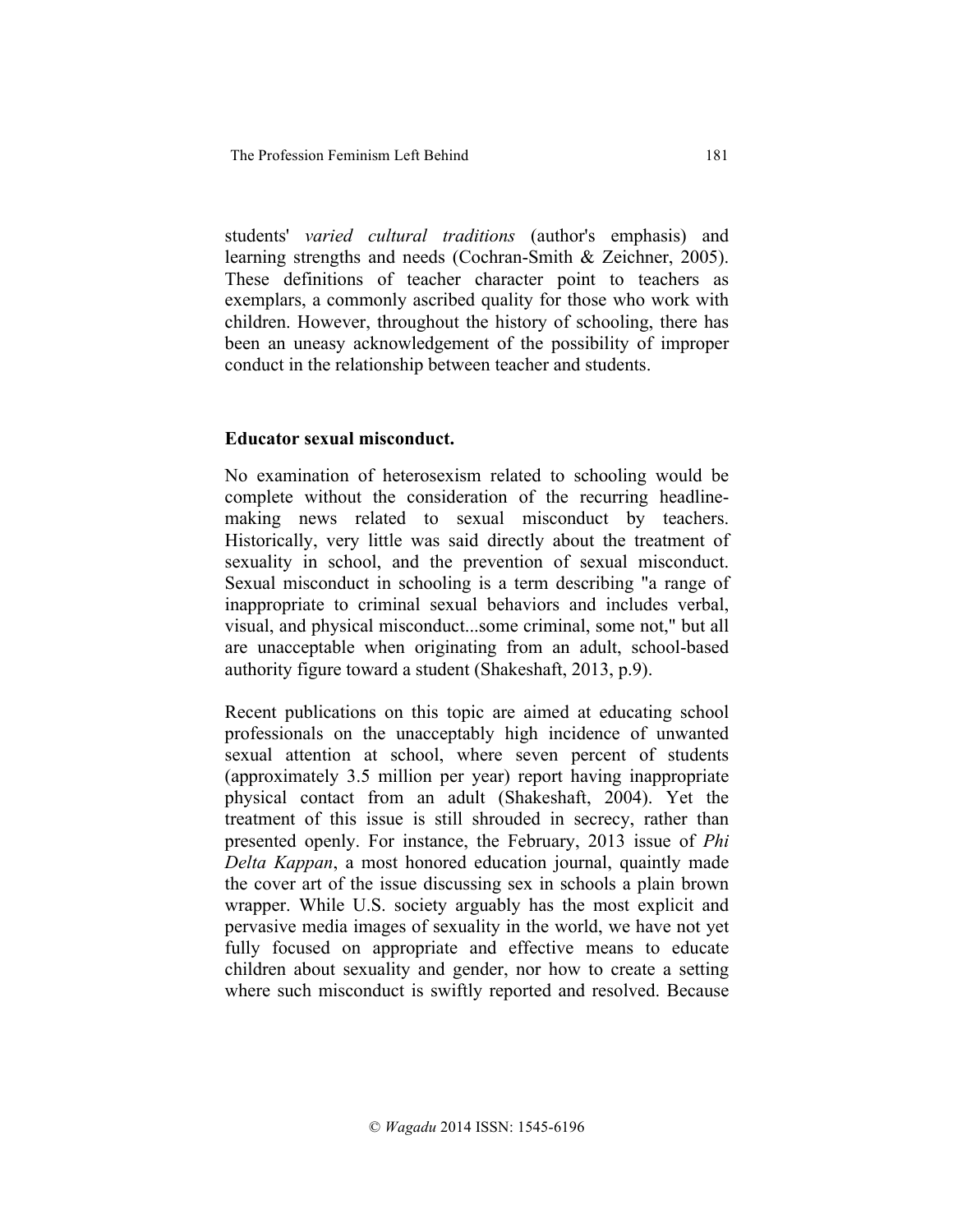of traditional biases in public opinion of the school's place in addressing sexuality, there is a reticence to identify and report inappropriate conduct in schools.

Recent studies estimate male teachers are 4.5 times more like to be involved in sexual misconduct than are female teachers (Shakeshaft, 2004). Such a statistic reflects both the disproportionate incidences of the action, but perhaps also the unwillingness for victims to report the incident. Pervasive attitudes toward males who work with young children includes at least a moderate level of suspicion, and some inherent resentment from female educators about their suitability for the job (Benton  $\&$ Vogtle, 1997). Males are not always considered a threat to children because of the possibility that they will engage in sexual misconduct, but they are very often judged to have inferior skills, dispositions, or efforts in the classroom (Benton & Vogtle, 1997). The combination of public suspicion and assumptions of limited capabilities have created a problematic professional profile for males in early education.

Complicating the issue of addressing children's learning and identity are the sometimes antiquated attitudes toward LGBT (lesbian, gay, bisexual and transgendered) individuals. In its recent documentation of the movement toward gay rights, the ACLU includes many instances where teachers and schools were the setting for discriminatory behavior based on sexuality (ACLU, 2012). In the second decade of the 20th century, there are still frequent occasions in which openly gay teachers have been fired. Although ostensibly not fired for being gay, but for some other attitudinal or procedural ruling, the events which were the basis of the firing frequently mention the individual's character, or the moral protection of children as an issue. Still inherent in the social message is the assumption that gay predators would be more pernicious than any other (ACLU, 2012).

In a profession which denied the sexuality of women, and until the 1980s forbade them to appear in a schoolroom when pregnant, is it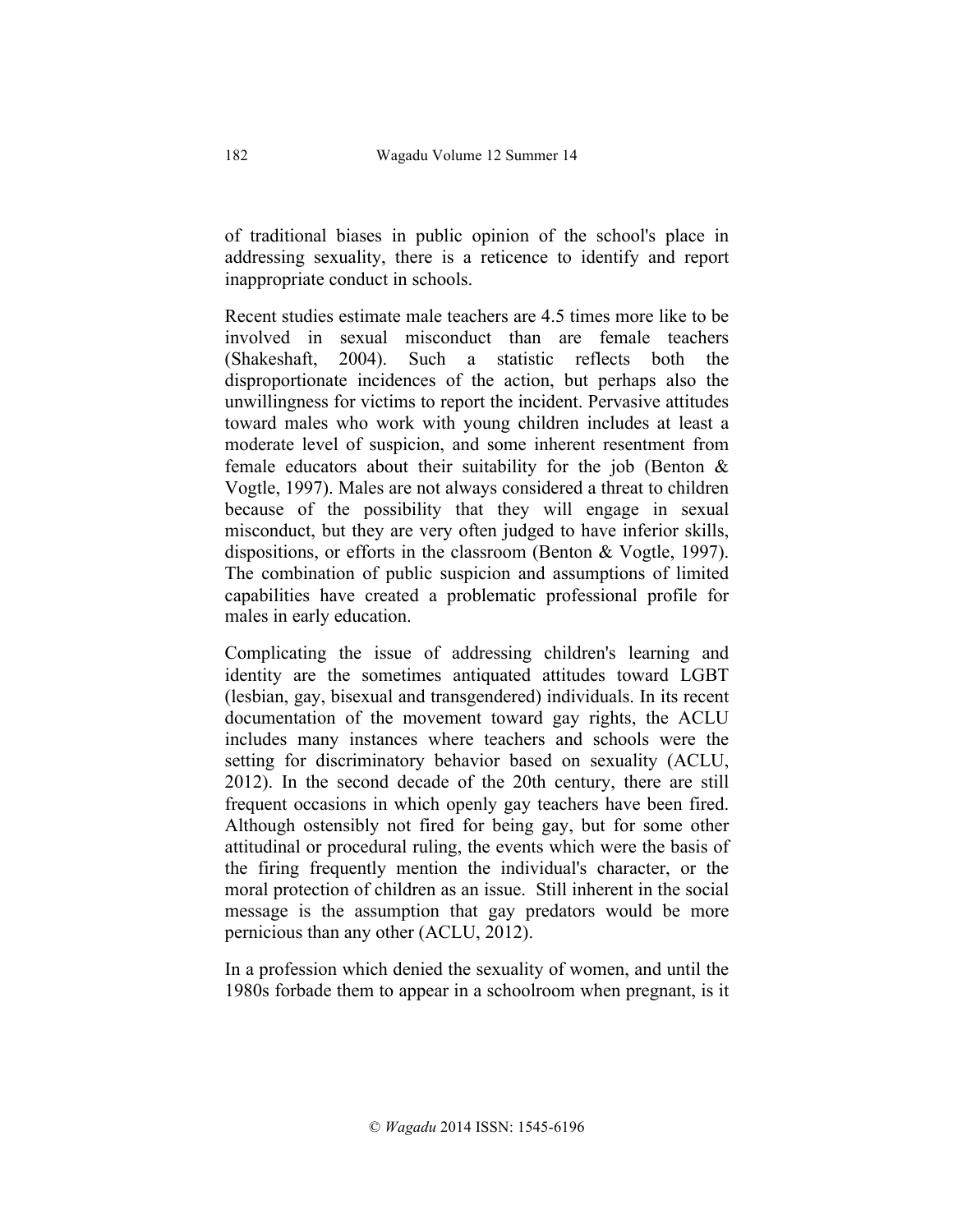surprising that attitudes toward LGBT individuals are slow to exhibit equality? The heterosexist positioning of the schools for two centuries has cemented many attitudes which are now being challenged and changed.

# **The Content of the Curriculum: Reforming the Heterosexist Status Quo**

Many aspects of curriculum and instruction in schools have been examined in the last half-century of movement for equality. Two directions, the way in which teachers act and present information, and the actual content of the curriculum, are important to consider.

In conducting classroom instruction, teachers have been found to engage in *gender blindness* an unconscious favoritism toward males in the classroom, often giving males increased attention, with a direct effect on student performance (Sadker, 1999). According to Staples (2010), many teachers also use language that supports specific gender roles and biases. She viewed teachers as power brokers, who through their words and language choices convey to students the political, social, and interpersonal positioning of individual's sexual and personal identity. Such teacher attention and bias can reinforced the role of women as less in need of advanced education, may convey sexist viewpoints, and may further bias role identification and dominance of males (Staples, 2010). However, while early 21st century gains by girls in academic achievement have been noted, the achievement and participation of males in schooling has declined (AAUW, 2012). Statistics on the number and quality of males succeeding in schooling, graduating from high school and attending college in the 21st century is at an unprecedented low (Froschl  $\&$  Sprung, 2012).

Eliot (2009) indicated the reported differences in girls' and boys' relative development, especially in language and literacy skills, is exaggerated. This exaggeration has resulted in inaccuracies in gauging the reasons for boy's decline in scores and schooling in the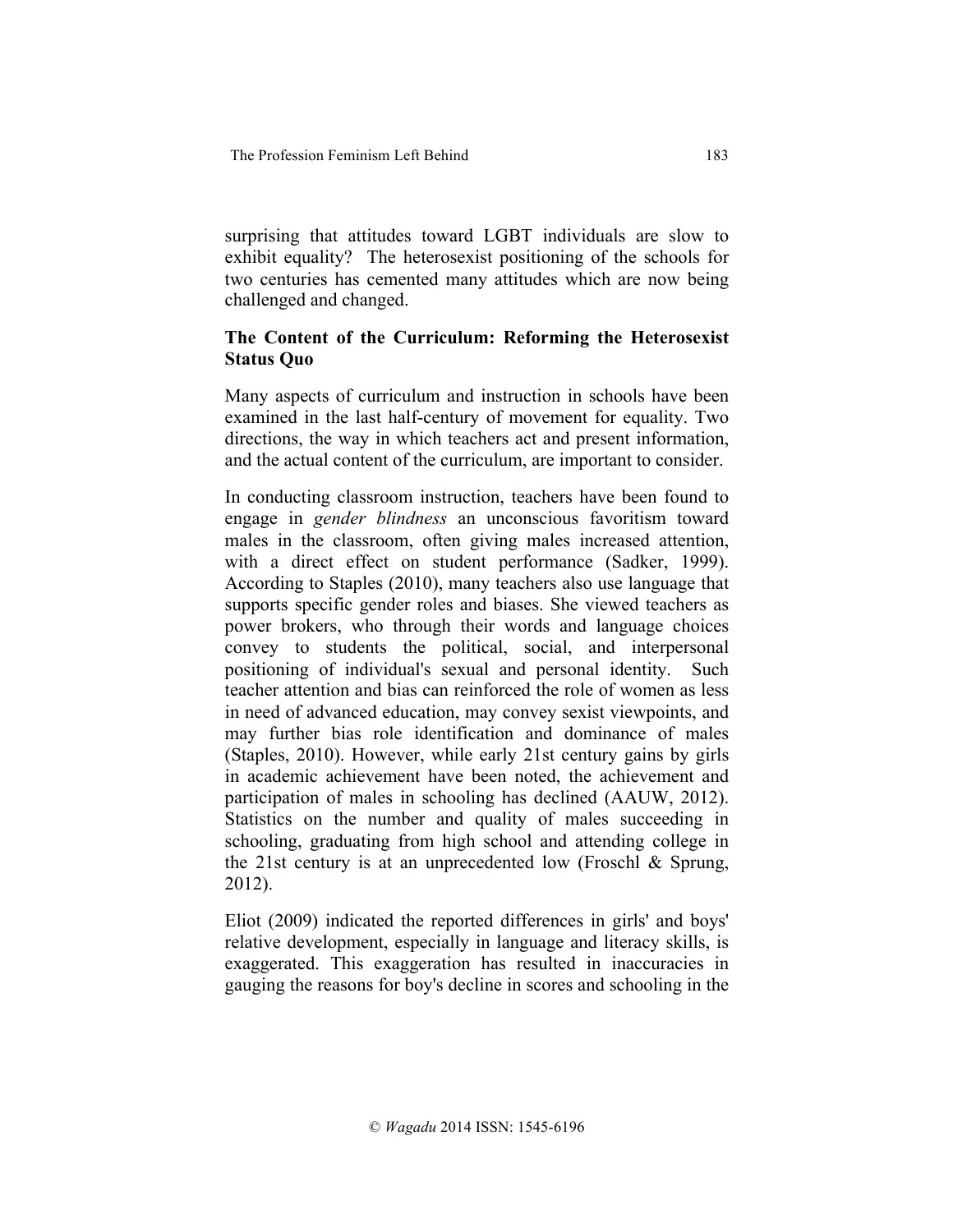past decade. However, the decline in percentages and scores in boys' achievement, and particularly in finishing high school and attending college, indicates some problems which must be addressed (Eliot, 2009).

The development of identity for children happens at a very early age, and is strongly linked to the environment. Whether a proponent of biological or social influences being greater in children's development, researchers generally agree that young children most often "learn an identity primarily by observing and then imitating what they see in their environment" (Carinci  $\&$ Wong, 2009, p. 527). Because children spend a significant portion of their waking hours in school, the images and models presented to them in that setting become critical to their identity development, or at least in their perception of gender roles and adult behavior (Gurian & Stevens, 2005; Watson & Woods, 2011). To assure that children find a positive identity, we must look deeper into the research that has evolved in the past decades which indicates a movement from treating girls as second-class educational citizens (Sadker & Sadker, 1994), to having concern that boys are no longer achieving because they are receiving a message that they no longer have to achieve based on biological factors (Gurian & Stevens, 2005).

In the past two decades, the achievement of girls in STEM (science, technology, engineering and mathematics) subjects have changed. Sadker (1999) warned that girls were being denied full participation in the burgeoning technology fields because they did not take advanced courses that would lead to achievement in those areas. In 2012, girls were still underrepresented in STEM subjects compared to boys, despite the 40-year progress since Title IX (AAUW, 2012). Recent Advanced Placement (AP) data show representation of the sexes to be about the same, or even higher for girls, in certain courses. Boys dominated computer-science courses, AP physics, and mechanics, and data from National Assessment of Educational Progress indicates continued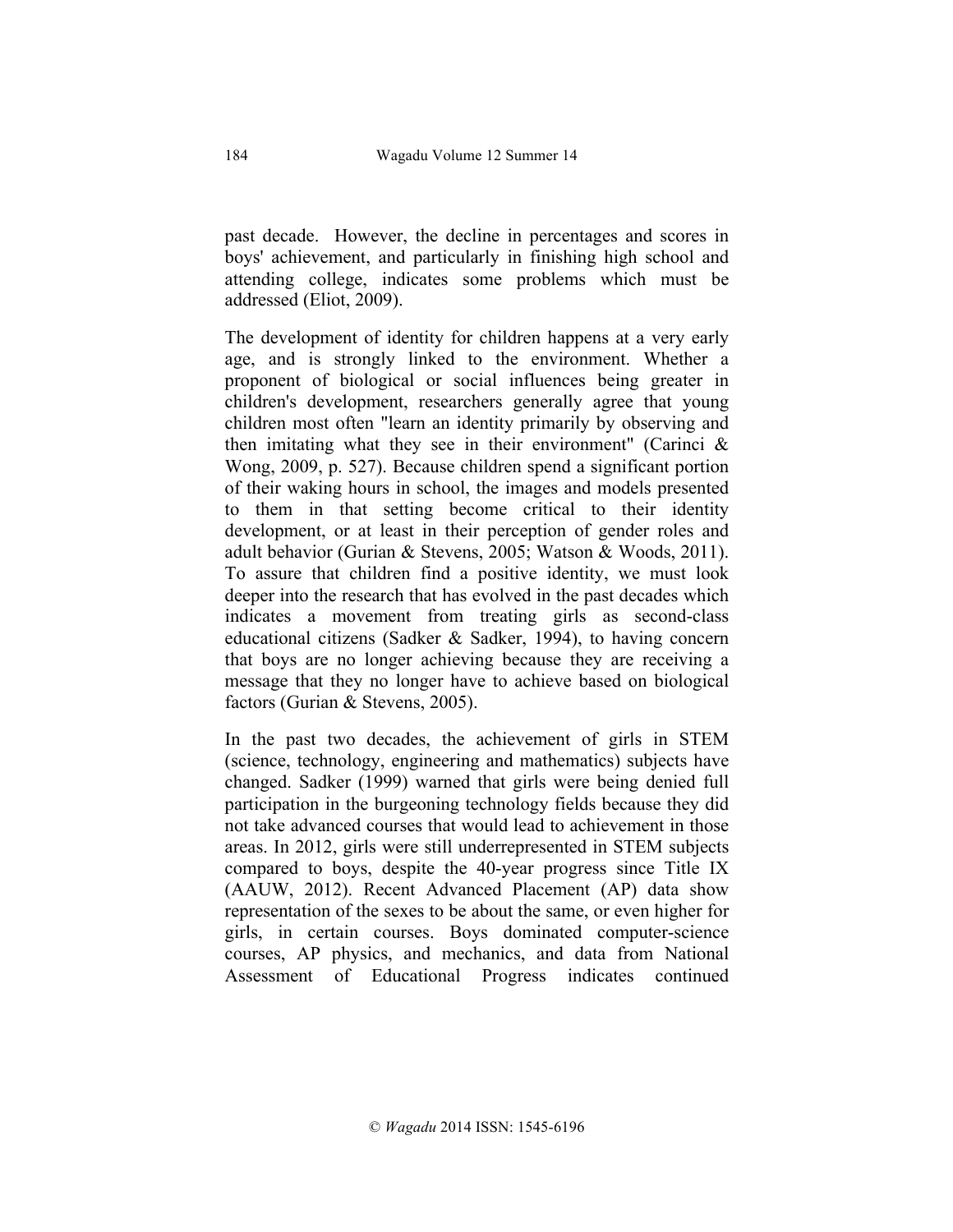achievement gaps between boys and girls in STEM disciplines (AAUW, 2012).

The need to continue to reexamine the relative achievement of children by sex is one of the revealing artifacts of U.S. educational history. If some inherent inequities had not been recognized and perpetuated, what would be the condition of American education today? Organizations such as the American Civil Liberties Union and the Association of Academic and University Women have operated to support and change biases rooted in sexist and heterosexist assumptions. Perhaps the previous goal of sex-neutral schooling should be replaced by some truly androgynous perspective if we are to make progress without jeopardizing children on the basis of their sexuality.

### **Teaching about sex**.

The long and difficult history of curriculum content for teaching the subject of sex coincides with the stigmas and biases connected with sexuality in society at large. Legislation about what to teach students, and how it should be taught occupy pages of state statutes and even current national policy. U.S. policies on teaching about sex seem as antiquated as the ongoing debate about evolution. Both seem to reflect a peculiar American predilection for interjecting religious judgments in intellectual and practical social decisions.

While most view the controversy over sex education as a recent debate, there were calls by the National Education Association for teacher training programs in sexuality education as early as 1912. In the Progressive Era, and in post-World War II, sex education became a critical health initiative aimed at the preservation and advancement of healthy families (FSEI, 2012). The social revolutions of the 1960s figured largely in the controversy over how to teach about sexuality, and highly charged debates between conservatives and health advocates about the merits and format of sex education in public schools has lasted for decades. Sex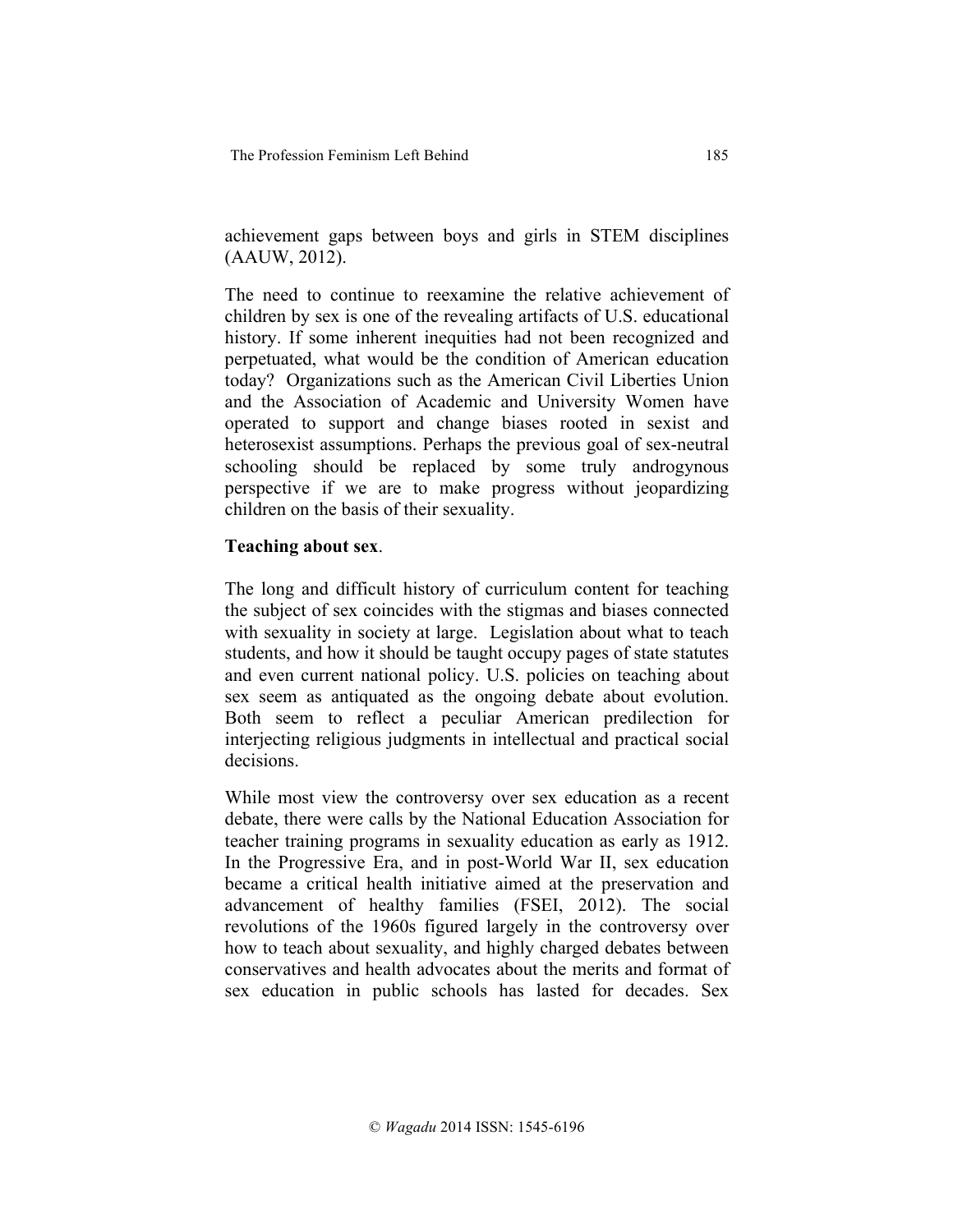education programs in public schools proliferated, in large part due to evidence that such programs didn't promote sex but in fact helped delay sexual activity and reduce teen pregnancy rates (FSEI, 2012).

Through the 1980s, sex education was taught within the context of more comprehensive health and human development programs which emphasized not only sexual reproduction, but also the importance of self-esteem, responsibility, and decision making to mental health and relationships. The AIDS epidemic irrevocably changed sexuality education when U.S. Surgeon General C. Everett Koop issued a 1986 report calling for comprehensive AIDS and sexuality education in public schools, citing, "There is now no doubt that we need sex education in schools and that it [should] include information on heterosexual and homosexual relationships" (Greytak & Kosciw, 2013, p. 187). The reaction to the 1986 ruling exacerbated the growing unrest with the openness and social recognition of LGBTQ (lesbian, gay, bisexual, transgendered and questioning) individuals, which continues to the present. Health classes and health teachers are recognized as important arbiters in the change process which will bring about understanding and inclusion for LGBTQ students (McGarry, 2013). However, as our understanding of how to teach biological sexuality has improved, so has our focus on eliminating the nonverbal and inadvertent messages sent in the materials, content, and context of all school subjects.

### **What children read: Print and visual images in schooling**.

In considering textbook and school curriculum content, the prevalence of stereotypes decreased dramatically in the past decades, yet extensive evidence of the effects of gender stereotypes can be seen in children's affective and cognitive development (Peterson, & Lach, 2006). Seminal works on education and gender, and early literature about sexuality and learning are focused on the representation of genders in learning media. The focus of early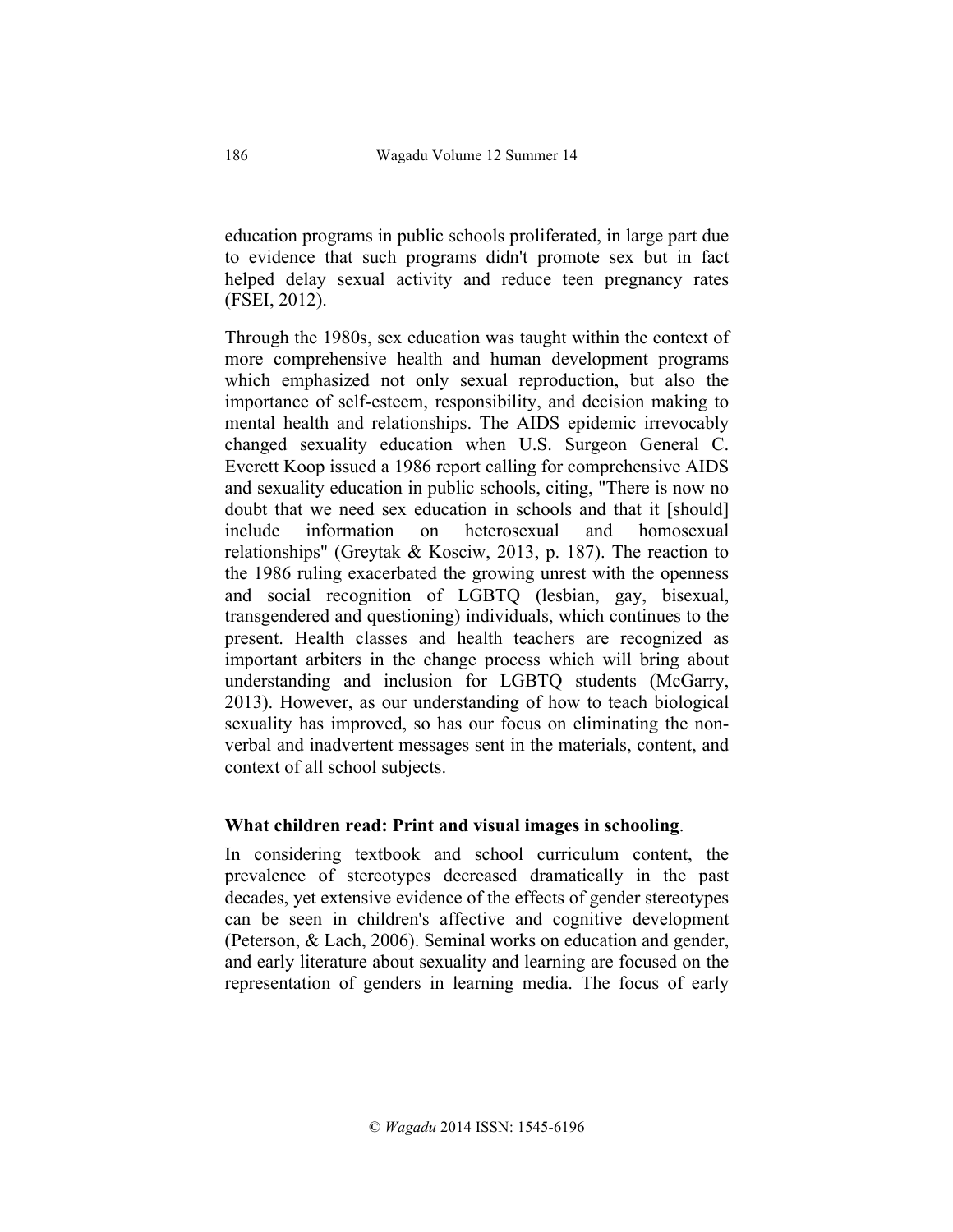research concluded that if girls do not see themselves in the pages of textbooks, and if teachers did not address the omission by supplementing the curriculum, girls' conclusions would be that females had no part in the process of history or the learning disciplines (AAUS, 2010). If teachers added to that conclusion by their own biases or non-inclusive behaviors based on gender or sexuality, the message becomes doubly powerful.

Roles of boys and girls were cemented in the content of the curriculum as well as the conduct of the classroom. Marshall (2004) specifically defined the representations of gender in children's literature, indicating the proscribed and irrevocable future outcomes based on gender. The assumptions were doubly important when additional concepts such as poverty and judgments of beauty were considered. Similarly, Clark & Higonnet (2000) present observations on the social and cultural messages in children's activities, toys and books which extend the representation of gender and sexuality as critical choices reinforced socially. This message regarding visual and textual representation is underscored by recent literature on the purported biological predispositions of children which affect learning (Eliot, 2009; Gurian, 2011). Teachers who traditionally managed classrooms with heterosexist techniques ("girls in this line, boys in that line"), may also gravitate to making simplistic judgments based on limited studies which make sex-dependent assignments.

Critical works on the relationship between perception in print and visual material provided in schools has been widely published in the past decades, and significant changes have come about in school texts and teaching materials (Eliot, 2009; Froschl & Sprung, 2012; Hechtman & Rosenthal, 1991). Hechtman & Rosenthal (1991) made a critical connection between gender and nonverbal behavior and the teaching of gender-stereotyped material. Their work identified the direction for change in teacher preparation related to gender-stereotyping. Most encouragingly, literature is being published that not only acknowledges but helps children in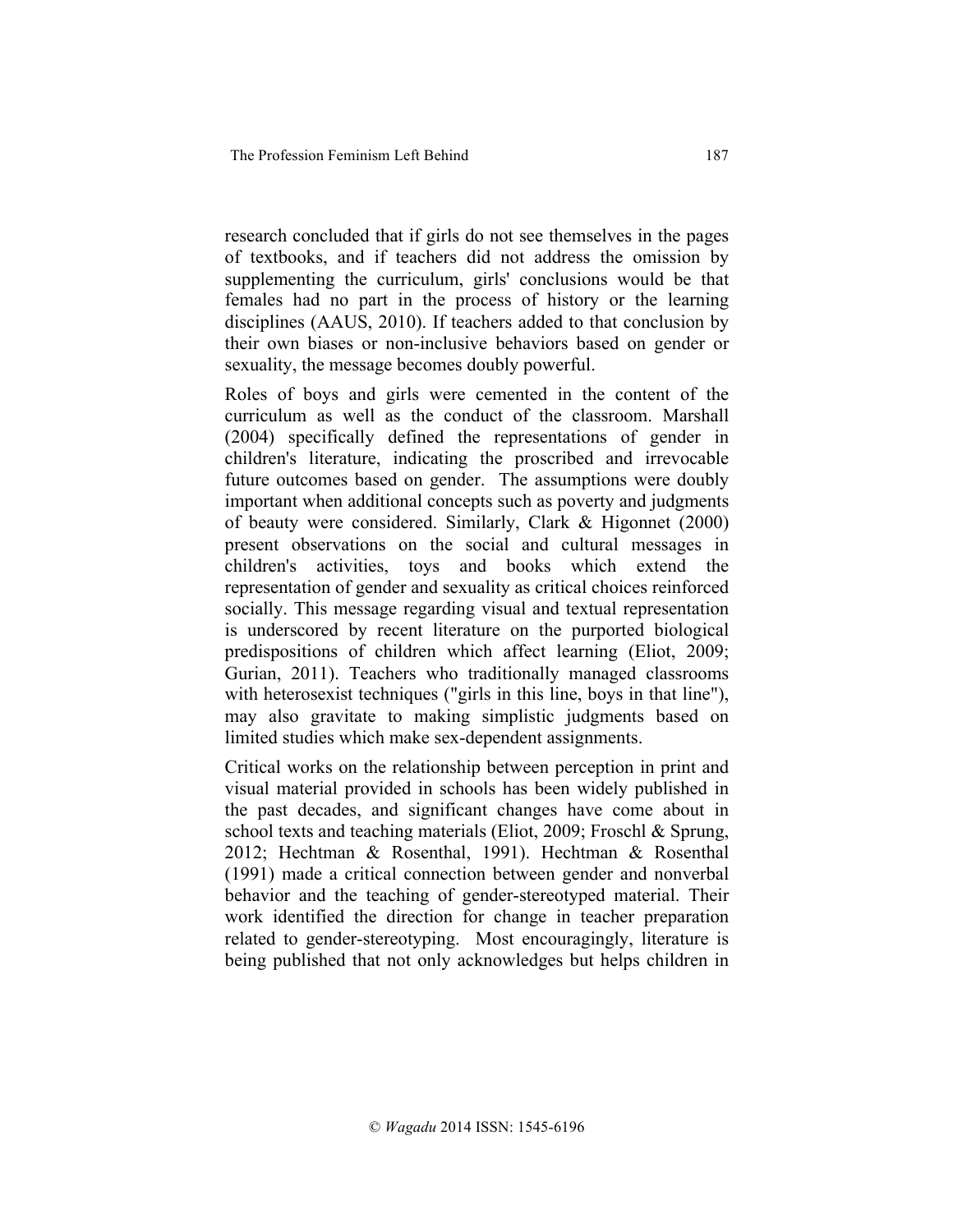their gender identification, such as Bornstein's (2013) text, whose goals is to help students find their place on the gender spectrum.

Efforts to balance the curriculum, and the text of instruction were aimed to make the classroom and curriculum more gender-neutral and less heterosexist in expression. The next step was to follow modes used in private schooling which segregated children to recover or establish gender equity (Gurian, Stevens, & Daniels., 2009).

### **Gender segregation as academic and social solution.**

Dating from the 1972 enactment of Title IX, gender issues in public education have increasingly focused on equity in access, achievement and eventual employment (AAUW, 2010 & 2012). One significant curricular arrangement aimed to improve achievement has been the separation of students into classes by gender, which was the norm in private schooling, attempted throughout history in various ways, and now introduced into public schools (Heymann & Cassala, 2012). The No Child Left Behind Act of 2001 further underscored the issues of gender bias, particularly lack of achievement in STEM subjects, and in 2006, the U.S. Department of Education introduced changes in Title IX regulations, making it legal for public schools to offer single-sex instruction (Gurian et al., 2009). The outcomes for private, singlesex schools indicates much more equal participation by all students in the class, and in positive traits of leadership and initiative for all students. One study found that girls graduating from single-sex schools are six times more likely to major in a STEM subject than are girls from coeducational schools (Cable & Spradlin, 2006).

Although equivocal in most studies, success has been realized in achievement for girls in separate-sex classes in STEM subjects (science, technology, engineering and mathematics), and for boys in literature and creativity (Gurian, et al., 2009). Some studies indicate the most dramatic successes for single-sex classrooms has been gained in urban and low-income schools, where alternative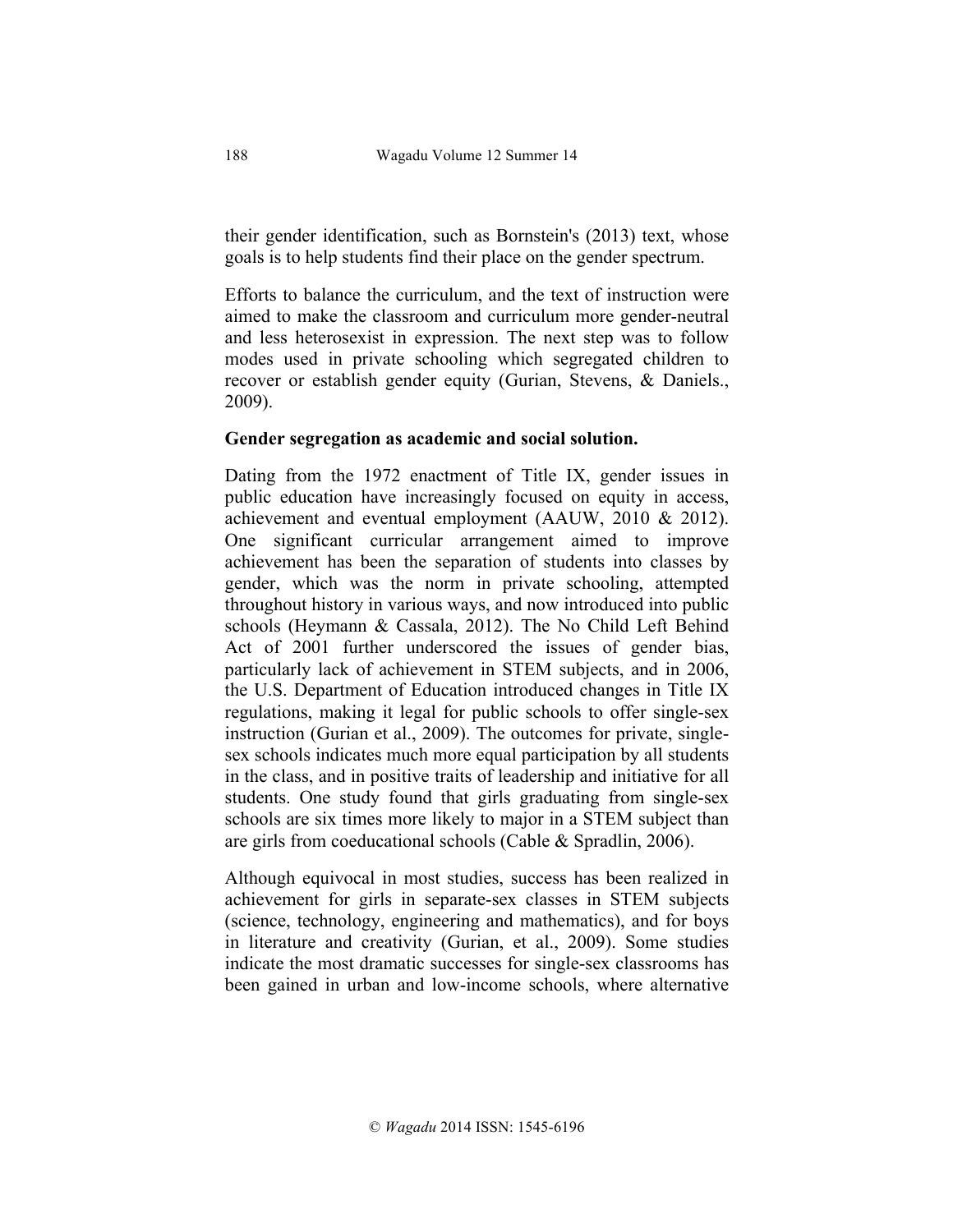classroom structures provide more supportive approaches to perennial issues of conflict and lack of academic preparation (Prothroe, 2009). Findings also point to the social and classroom management benefits for boys and girls who can feel more at ease and able to focus on academics and show interest without fear of opposite-sex peer censure (Rex & Chadwell, 2009). Such success underscores the deeply ingrained social limitations of gender on learning which may more closely resemble emerging nations than first-world educational systems. Rather than hailing this trend as successful, educators must continue to examine the underlying reasons sexual identity may be an obstacle to learning. Educators must consider the expressed concerns of some studies which indicate any segregation sends a message of inferiority or conflict at some level (Gabriel, & Smithson, 1990; Gurian, 2011).

### **Sexual Harassment and Bullying.**

Related to the issues of gender separation in schools is the recent increase in reported bullying and harassment (Hill & Kearl, 2011; Rigby, 2007). Bullying may be direct behaviors such as teasing, taunting, threatening, hitting, and stealing that are initiated by one or more students against a victim, or it may be more indirect behavior causing a student to be socially isolated through intentional exclusion. Whether direct or indirect, the key component of bullying is that the physical or psychological intimidation occurs repeatedly over time to create an ongoing pattern of harassment and abuse (Swearer & Doll, 2001). One of the powerful messages emerging from the study of bullying and victimization is the negative ecological phenomenon that emerges in social, physical, institutional and community contexts, as well as the individual characteristics of youth who are bullied and victimized (Rigby, 2007). Schools are the place where children spend the majority of their waking hours, and therefore the institution and community of the school environment become critical factors in how bullying occurs and is mitigated.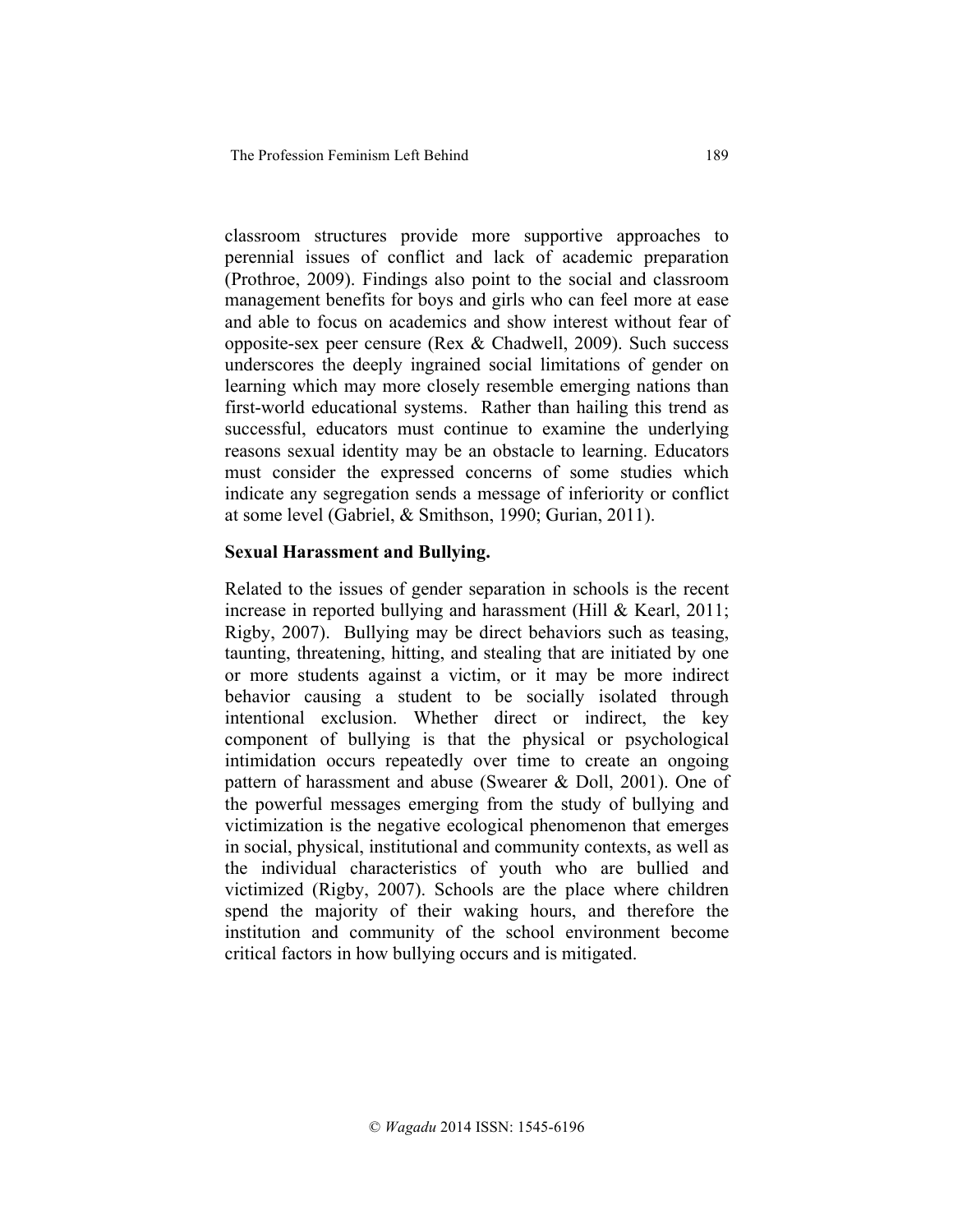School bullying statistics in the United States show that about one in four students in the U.S. are bullied on a regular basis, extending to cyber bullying and bullying at school which extends to afterschool hours (Hill & Kearl, 2001). Research also shows teens in sixth through tenth grade are the most likely to be involved in some form of bullying. Most commonly, verbal bullying or verbal abuse applies to about 75 percent of all students being bullied. These types of bullying may also include spreading rumors, yelling obscenities or other derogatory terms based on an individual's race, gender, sexual orientation, or religion (Hill & Kearl, 2011). Fourteen percent of those bullied report a severe or bad reaction to the abuse, and these frequently result in poor self-esteem, depression, anxiety about going to school and even suicidal thoughts (Axelrod & Markow, 2001). As social networking and online social interaction increases in popularity, cyberbullying has become one of the most prevalent types of bullying that occurs between teens. About 80 percent of all high school students have encountered cyberbullying (Hill & Kearl, 2011).

A bullying-prevention website (www.stopbullying.gov), the joint venture of Education Secretary Arne Duncan and Health and Human Services (HHS) Secretary Kathleen Sebelius, was launched in March, 2012 (USDOE, 2012). The website provides detailed information on state laws and policies, interactive *webisodes* and videos, practical strategies for schools and communities to ensure safe environments, and suggestions on how parents can talk about this sensitive subject with their children. The site also explores the dangers of cyberbullying and steps students and parents can take to fight it. In addition, the U.S. Department of Education has released a two-part training toolkit designed to reduce incidents of bullying for use by classroom teachers and educators (USDOE).

A serious corollary of bullying behaviors in schools is the issue of sexual harassment, which involves sex and gender and warrants separate consideration. Based on recent statistics in a national survey of almost 2,000 high school students, the issue of sexual harassment in schools has increased, with more overt instances in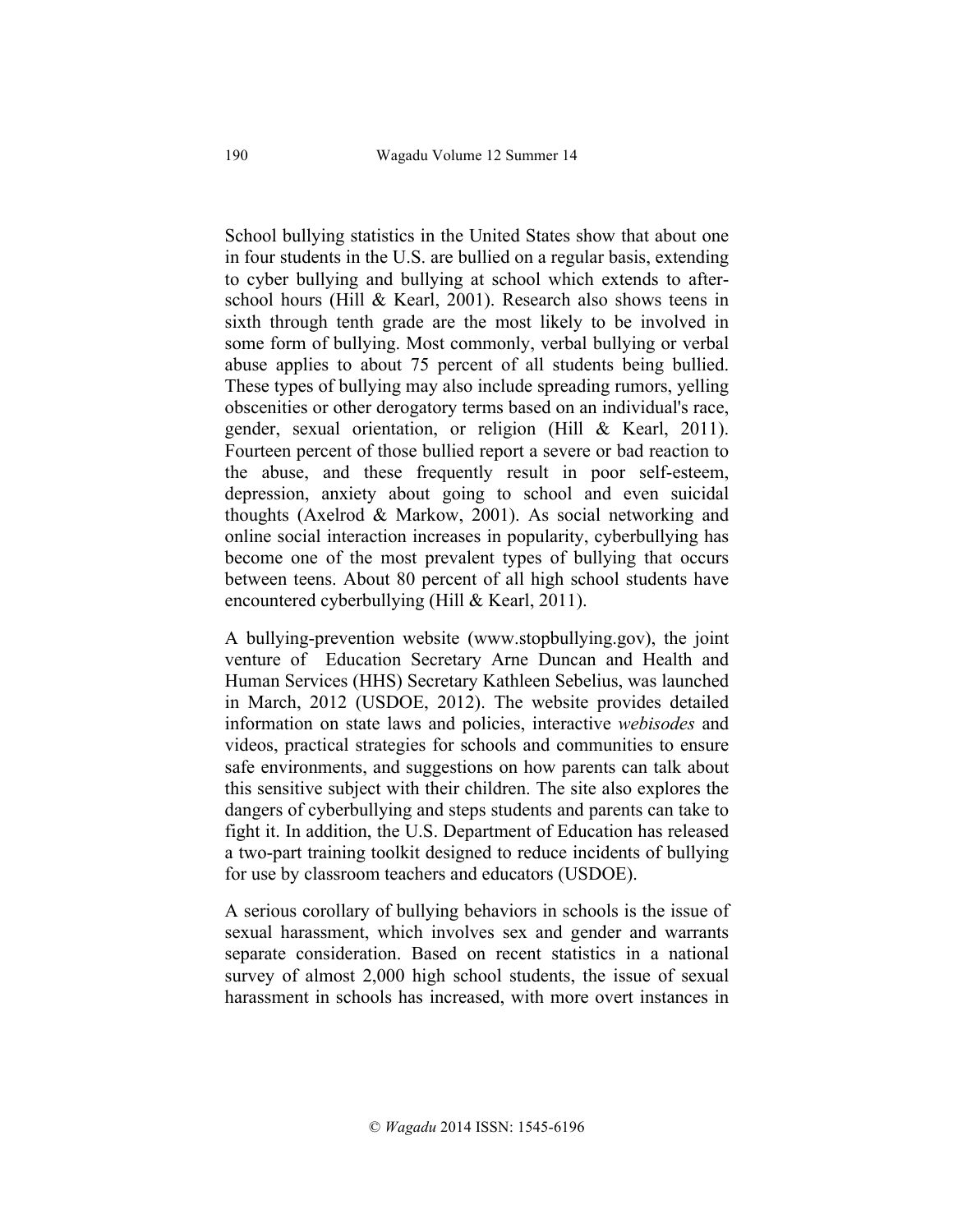recent years (Hill & Kearl, 2011). The study reported that almost half of students had experienced verbal harassment (unwelcome sexual comments, jokes or gestures) and sometimes physical harassment; of those instances, nearly one-third of the harassment occurred via electronic media (Hill & Kearl, 2011). Girls were harassed more frequently than boys, and those events were more physically intrusive than boys' experiences. Not surprisingly, based on frequency and intrusiveness, sexual harassment has been established as more emotionally damaging to girls than boys, and can be directly linked to lower achievement and absenteeism from school (Swearer & Doll, 2011).

About one-third of students say they have witnessed sexual harassment, and while observation is not as damaging for students as being a object, it reduces the sense of a safe environment in schools. A further sobering aspect of the negative climate created by harassment is that only one-fourth of students report the experience to anyone, and only about nine percent talk with teachers, guidance counselors or other adults in school. That there is a lack of opportunity or willingness to talk to school personnel is a critical issue for establishing a more equitable, inclusive environment (Hill & Kearl, 2011).

Gender harassment, in which students are targeted for failing to follow norms typical for their gender, is a significant part of the sexual harassment problem in schools (FSEI, 2012). Ironically, peer-to peer harassment is most common, so single-gender settings may promote anti-gay behavior (Hill & Kearl, 2011). It is difficult to establish whether the increase in incidences of harassment reported are due to actual increases or due to improved attitudes and environments acceptant to the events being reported. Because teachers have the responsibility in schools for observing, acknowledging and reporting such behaviors, it becomes critical for them to have a repertoire of responses to respond to students and to become a trusted ally in the school.

### **Emerging Knowledge on Schooling and Sexuality**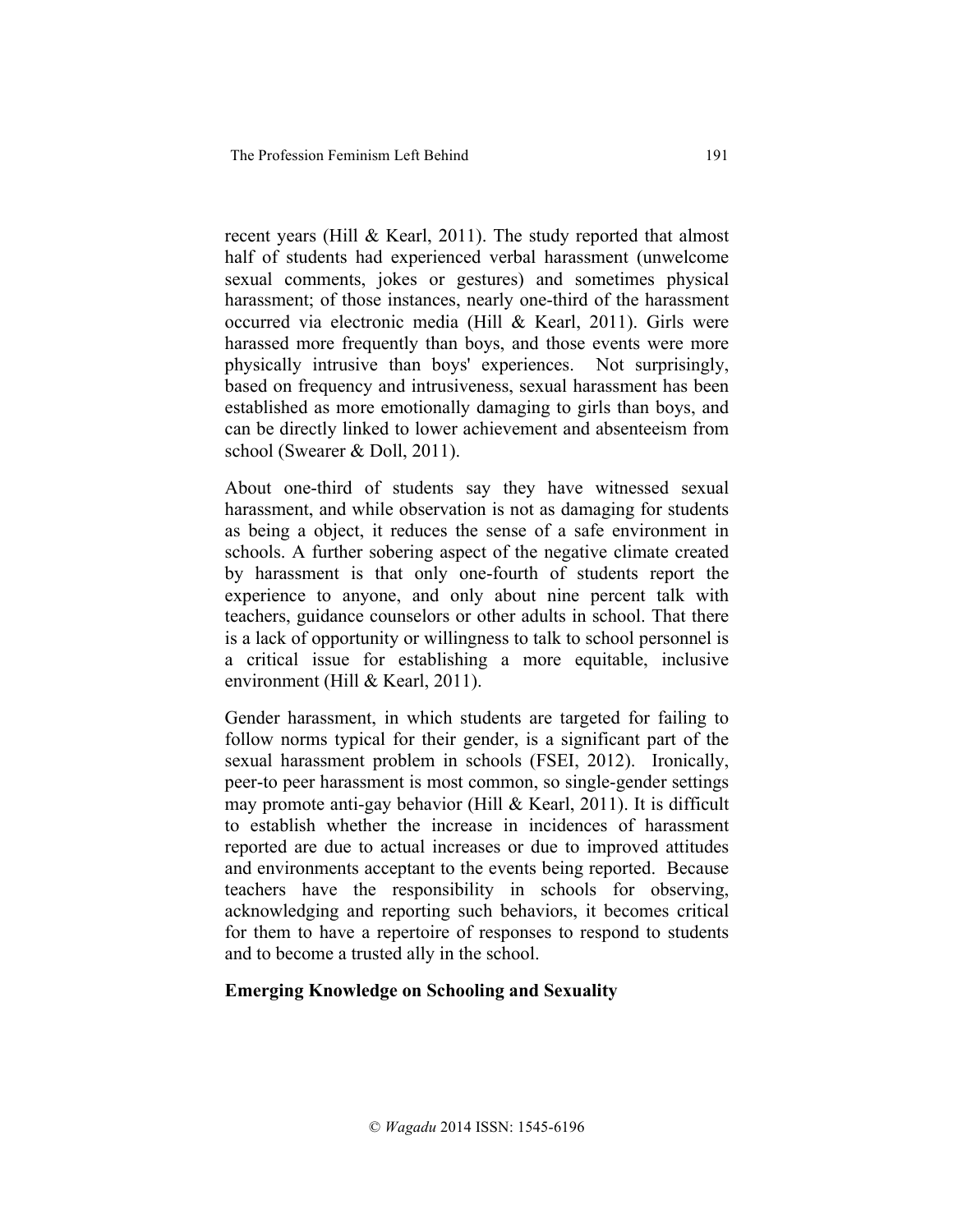Recent research on the effects and representation of genders and sexuality in schools is encouraging on some fronts, and discouraging on others (Shankshaft, 2013). Pardini (2013) outlines the benefits of evolving attitudes toward gay students and schools' efforts to promote allies and provide gay-friendly environments for students while in high school. Similar to the progression of representing women and ethnic minorities in historic context, it has become important to include the issues of LSBT persons in the curriculum of schools. McGarry (2013) indicates LGBTQ students need more than a token mention in sex education classes. Indicators are that "attending a school with an LGBT-inclusive curriculum is related to both a less-hostile school experience for LGBT students, and increased feelings of connectedness to the school community" (McGarry, 2013, p.27).

Encouraging studies have been focused on ways to help school students deal with sexual issues, whether identity or types of bullying or harassment. Rappaport and Minahan (2013) outline specific methods to be used in the school environment to assist students who have some history of trauma. Teacher preparation and school policies need to avoid re-victimizing students who need to learn appropriate behaviors. Increasing and monitoring personal space in schools is important to creating a safe environment, as are supervising more closely situations outside the classroom where harassment often occurs, such as restrooms, bus, and physical education class. Finally, promoting self-monitoring and selfregulation, helping students recognize and receive support for their own issues, and providing a repertoire of responses to situations in appropriate interactions with adults and students is critical.

Rappaport and Minahan (2013) describe both curricular and social interventions that teachers can apply with students who struggle with challenging, sexualized behavior. Such open, clear instructional and behavioral accommodations indicate not only a new acceptance for student's sexuality, but also acknowledgment that treating the whole student is critical. Teacher education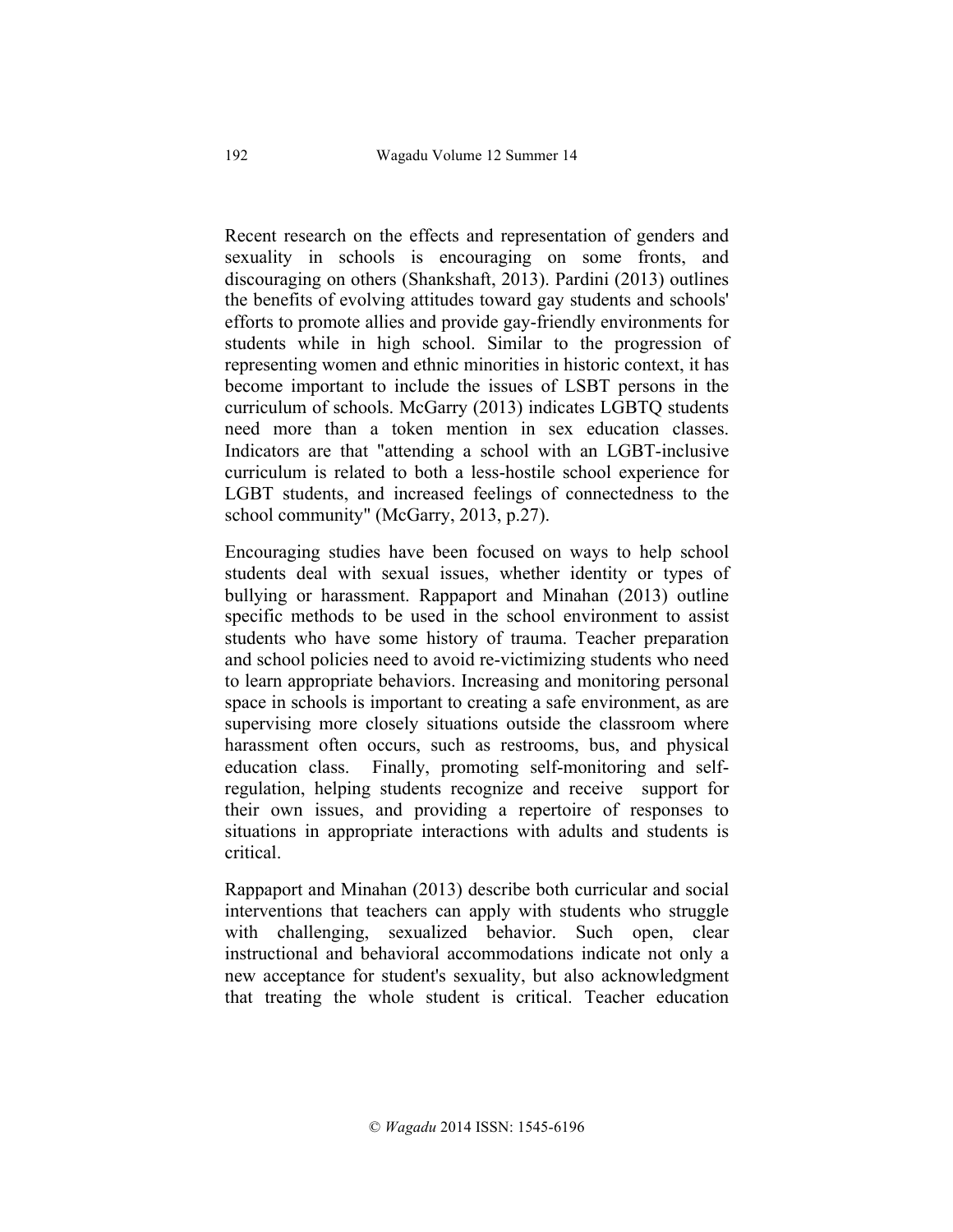programs, many of which are engaging with social justice perspectives, help teacher develop the dispositions to understand and deal with broader range of behaviors in youth.

### **Implications and Directions for the Future**

Confronting the issues of identity and heterosexist norms in the teaching profession is a complex task. It includes intrapersonal and interpersonal exploration, professional and curricular decisions, student academic achievement and the complicated social issues of public schooling.

Promoting an inclusive non-heterosexist perspective in schools should be aimed at defining what is appropriate or unacceptable, for instance that it is a "big deal" for students who experience harassment. Every effort should be made to offset what the majority of students see as inconsequential events, where some students are target for verbal or physical attacks based on their gender or sex (Hill & Kearl, 2011). Schools should directly address sexual harassment. According to Hill & Kearl's study (2011) student ideas for reducing harassment in schools include:

> ...designating a person they can talk to (39 percent), providing online resources (22 percent), and holding inclass discussions (31 percent)...Allowing students to anonymously report problems was a top recommendation (57 percent), as was enforcing sexual harassment policies and punishing harassers (51 percent). (p. 43)

The teaching profession evolved as a feminized profession, and with a tradition of predominantly heterosexual perspectives. There has been minimal concern with addressing gender and sexuality in teacher education programs. Improved perspectives of social justice are working their way into the teacher education curriculum, but that knowledge is often segmented into coursework that doesn't intersect with curriculum studies or understandings of how to address LGBT perspectives in learning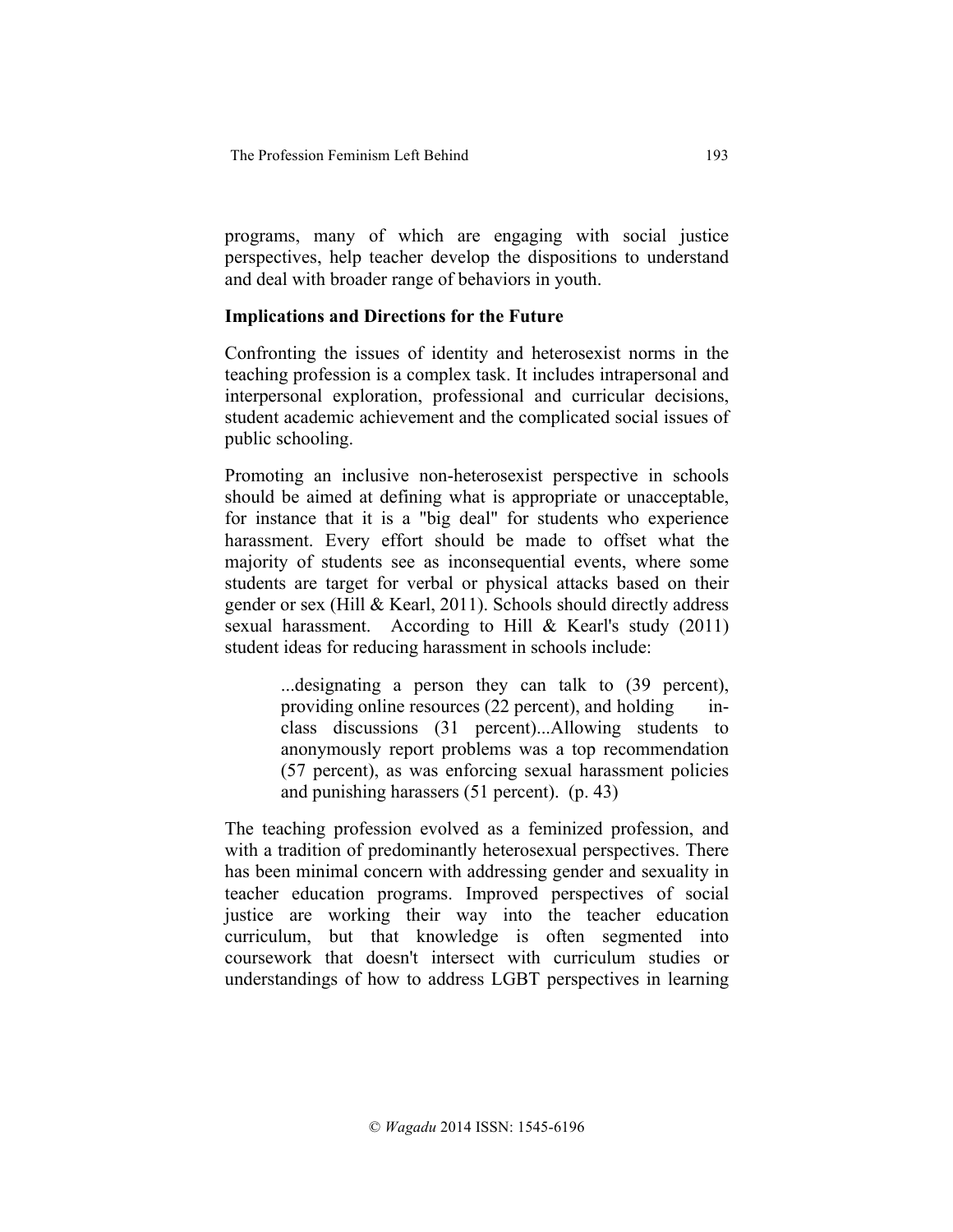goals (FSEI, 2012). Inclusiveness is increasingly practiced in schools, yet gender and sexuality are generally uncomfortable topics for all but the health and physical education teachers. It is necessary for all teachers to be aware, acceptant and confident of their own sexual identity, biases and personal expression of identity to be able to honestly interact with and confront issues of identity for their students. This stands as one of the critical challenges for teacher education institutions--to address heterosexual assumptions as part of addressing teacher dispositions in the pedagogy.

The National Sexuality Education Standards: Core Content and Skills, K-12 (FSEI, 2012) has purposefully provided information to educate educators, and provide recommendations aimed at the development of an LGBT-inclusive sex education curriculum. The standards "were developed to articulate the essential minimum, core content for sexuality education that is developmentally and age-appropriate for students in grades K-12" (FSEI, 2012, p.6). Chief among the core content topics for the curriculum is addressing the concept of identity, helping all students recognize the fundamental aspects of people's understanding of who they are as LGBT or other.

Greytek & Kosciw (2013) provide perhaps the most optimistic and comprehensive responsive classroom curriculum for LGBTQ students. They analyze current practices in sex education which range from invisibility where the LGBTQ student needs and differences are ignored, to the active stigmatizing or demonizing students based on their identity. A positive curriculum includes relevant LGBTQ content and avoids discussing contexts such as family or relationships in heterosexist terms (Greytek & Kosciw, 2013). Further, the curriculum should be designed to explicitly and factually address and promote respect for differences in human sexuality. Such a goal is critically important to reduce a variety of injustices toward LGBTQ students, not the least of which is robbing those students of an environment in which they can learn and thrive intellectually.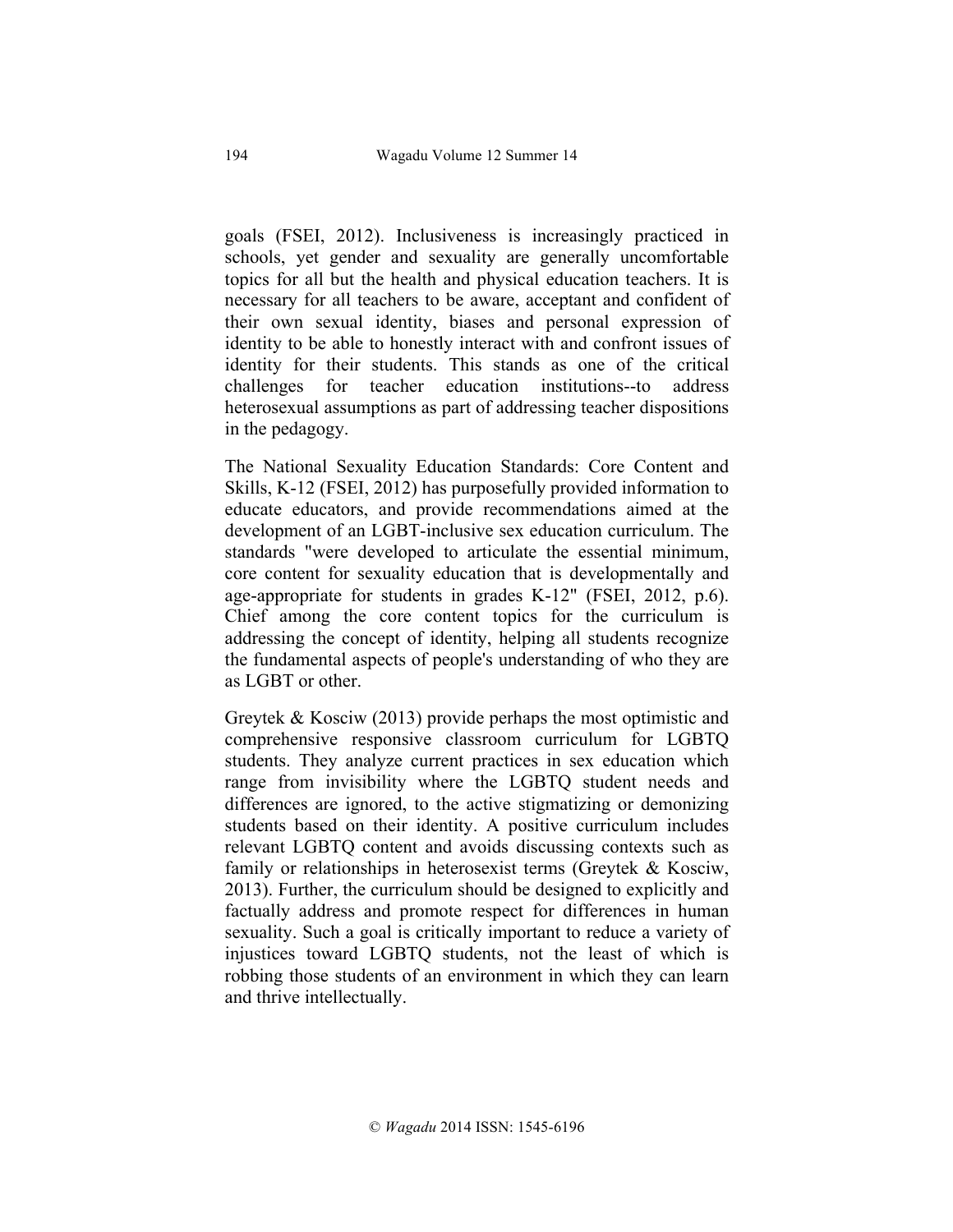Figuring largely in the quest for change in teacher education and content of the curriculum is the need to alter teachers' perspectives about the appropriateness of LGBTQ-aimed learning objectives. What educators do and say as they interact with students and construct learning experiences has much to do with the establishment of safe and inclusive school environments for those students. Greytek & Kosciw (2013) emphasize several methods which teacher preparation programs should promote and practice until they become reliable and automatic responses. Teachers should: refrain from examples or analogies which are exclusively heterosexist; use inclusive language when referring to students or families outside the classroom; use students' preferred names and gender pronouns; use vocabulary like ally, respect, diversity, and inclusiveness; be aware of stereotypes and intervene when anyone uses them (McGarry, 2013, p. 31).

The queering of the curriculum and the teaching profession may seem impossibly complex to unravel. Because schools have a positive obligation to promote the intellectual capacity and mental health of all students, it is imperative that educational programs include LGBTQ sex education in ways that not only avoid stigma or shame, but that promote pride in the achievements and contributions of LGBT individuals.

This essay described some of the gender and sexuality biases created by historic conditions that influenced teachers to think in heterosexist frames. It is imperative that teachers become informed and reflective about the potential influence they have on students in light of that history, and seek to change it. There are positive changes in school conditions related to sexuality to be celebrated, such as the increasing achievement of females in STEM subjects, the possibilities of greater achievement in separate gender classrooms, and the increased emphasis on LGBTQ information in sex education. There are also problems of equity in other areas, such as decreases in boy's overall achievement and educational opportunities, and continued lack of male role models for boys. These issues point to some fundamental concerns of equity, gender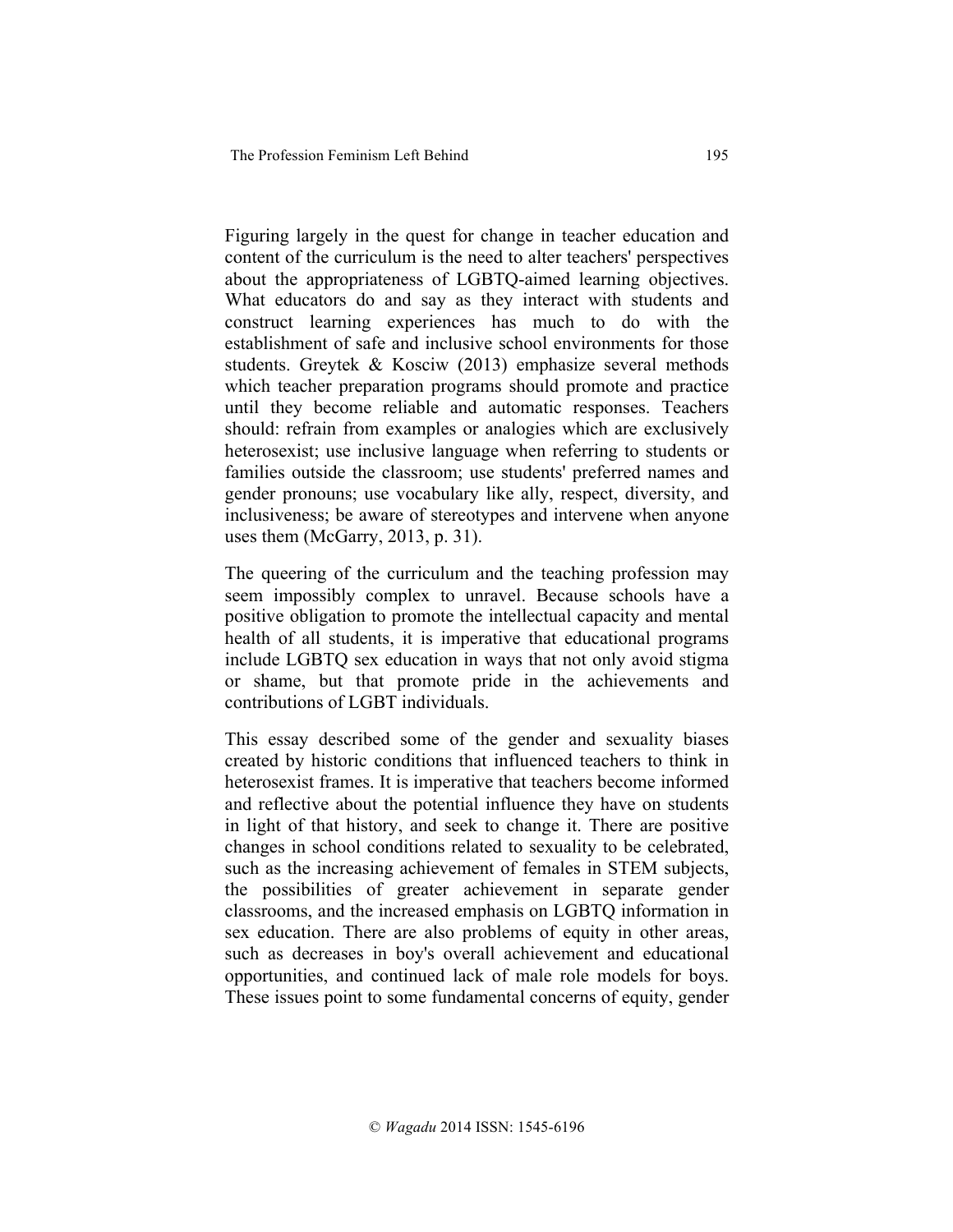stereotyping, and ignorance against which schools must be the first agent of change, not the last bastion of heterosexist norms and assumptions.

196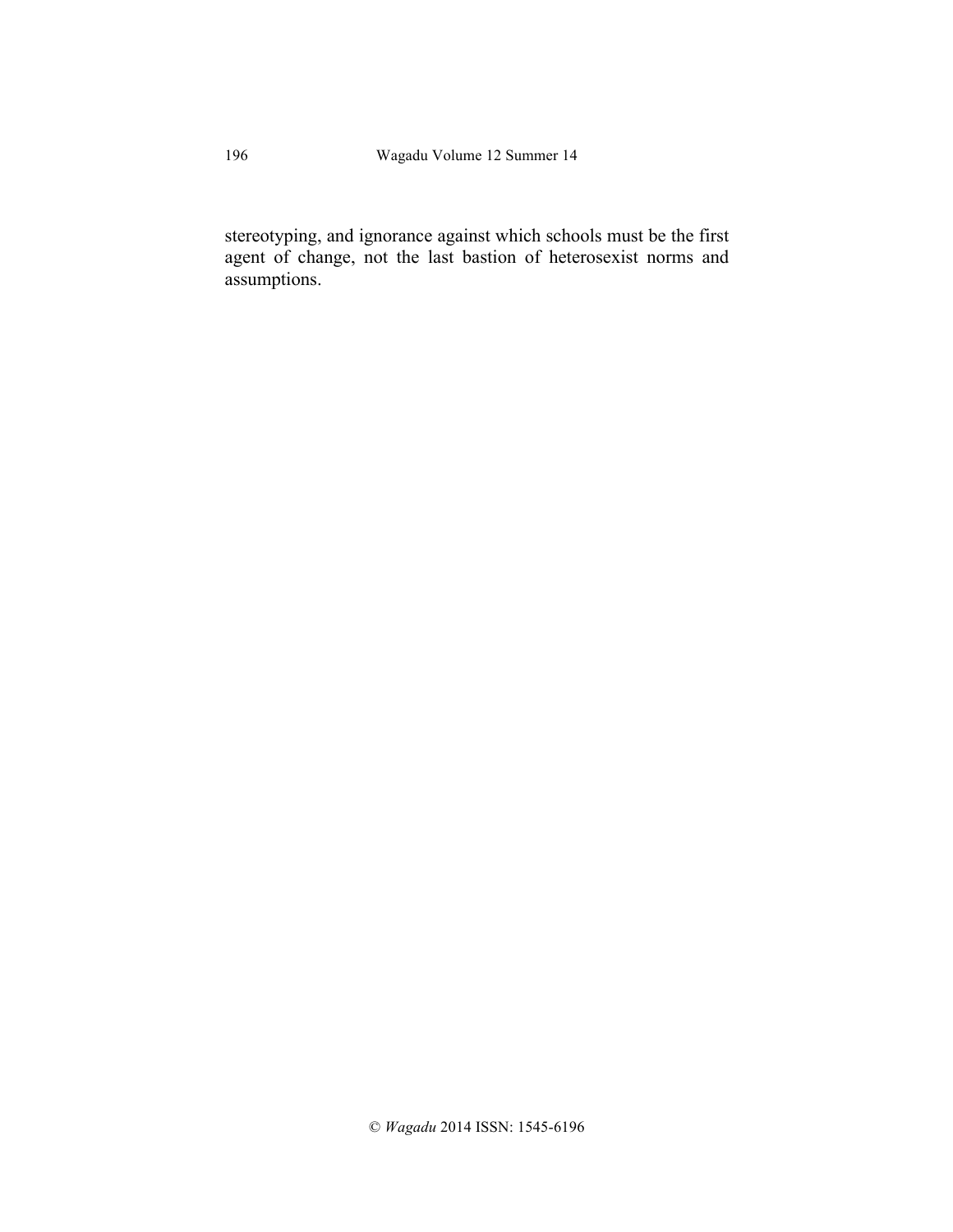#### **References**

- American Association of University Women. (2010). *Why so few? Women in science, technology, engineering and mathematics.* Washington, DC: AAUW.
- American Association of University Women. (2012). *Graduating to a pay gap: The earnings of women and men one year after college graduation*. Washington, DC: AAUW.
- ACLU. (2012). *A justice timeline: ACLU & LGBT rights, 1936 to Present*. Washington, D.C.: American Civil Liberties Union, June 2, 2012.
- Axelrod, A., & Markow, D. (2001). *Hostile hallways: Bullying, teasing, and sexual harassment in schools.* New York, NY: American Association of University Women Educational Foundation.
- Benton, C.J. (2005). *Refuting the glass escalator: Male elementary teachers' professional induction and retention*. Paper presented at the Annual Meeting of the American Educational Research Association, Montreal, April 11-15, 2005.
- Benton, C.J., & Vogtle, S. (1997). In a complex voice: The contradictions of male elementary teacher's career choice and professional identity. *Journal of Teacher Education, 48*(1).
- Best, J.J., & Benton, C.J. (2010). *Gender and teaching choice: Males' career decisions and elementary teaching as a profession.* Presentation at the Hawaii International Conference on Education, Honolulu, Jan 7-10, 2010.
- Bornstein, K. (2013). *My new gender workbook*. New York, NY: Routledge.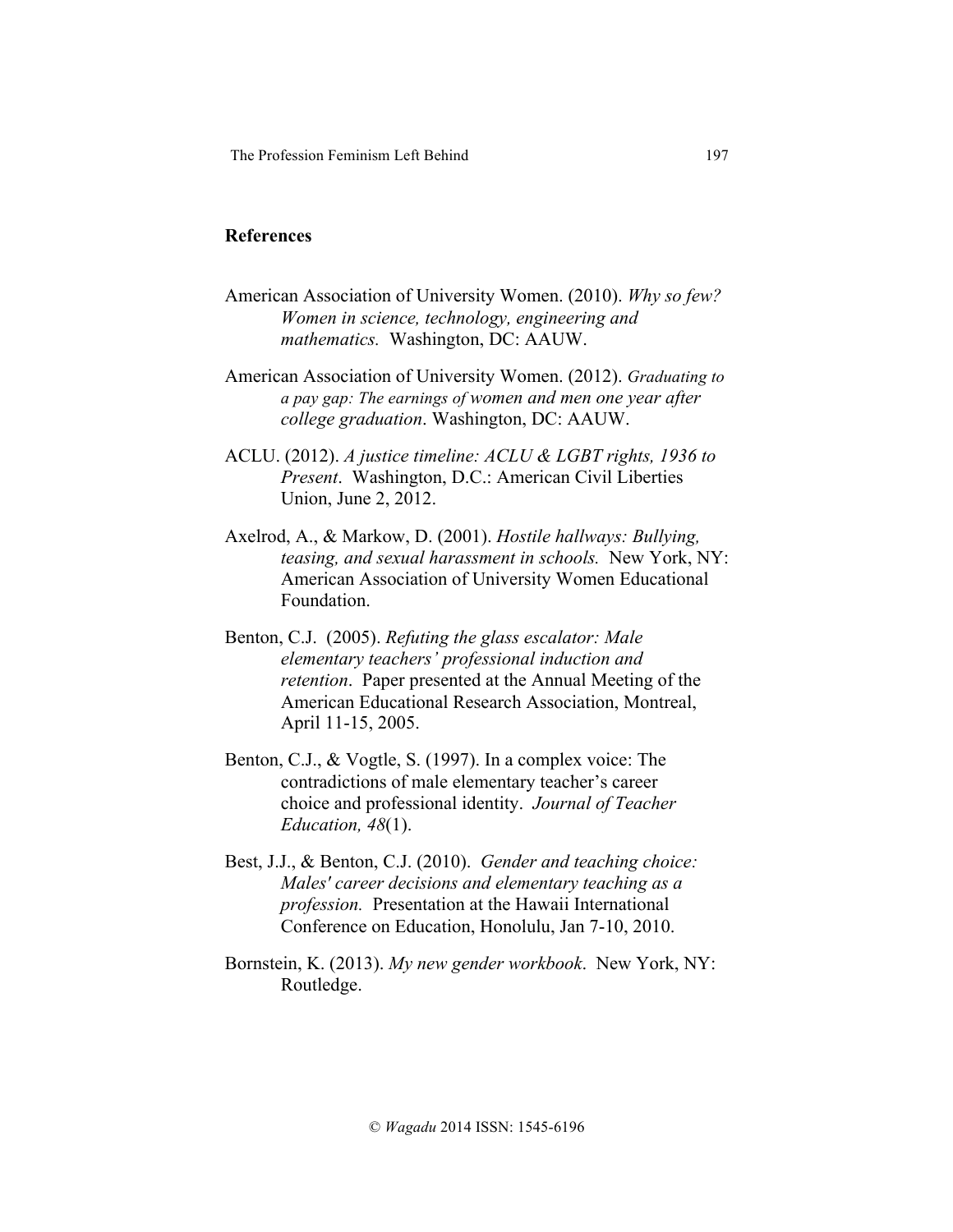- Brophy, J. & Good, T. (1973a). Feminization of American public schools. *Phi Delta Kappan, 54*(4), 564-566.
- Brophy, J. & Good, T. (1973b). Of course the schools are feminine, but let's stop blaming women for it. *Phi Delta Kappan, 55*(1), 73-75.
- Brookhart, S.M., & Loadman, W.E. (1996). Characteristics of male elementary teachers in the U.S.A., at teacher education program entry and exit. *Teaching and Teacher Education*, *12*, 197-210.
- Cable, K. & Spradlin, T. (2006). Single sex education in the 21st century. *Center for Evaluation and Education Policy, 6*(9), 1-12.
- Carinci, S., Wong, P.L.. (2009). Does gender matter? An exploratory study of perspectives across genders, age and education. *International Review of Education*, *55*, 523-540.
- Clark, B.L. (2000). *Regendering the school story*. New York: Psychology Press/Taylor & Francis.
- Clark, B.L., & Higonnet, M.R. (2000). *Girls, boys, books, toys: Gender in children's literature and culture*. Boston: JHU Press.
- Cochran-Smith, M., & Zeichner, K. (Eds.) (2005). *Studying teacher education: The report of the AERA panel on research and teacher education.* Mahwah, NJ: Lawrence Erlbaum.
- Connell, R. (2006). Glass ceilings or gendered institutions? Mapping the gender regimes of public sector worksites. *Public Administration Review, 66*, 837-849.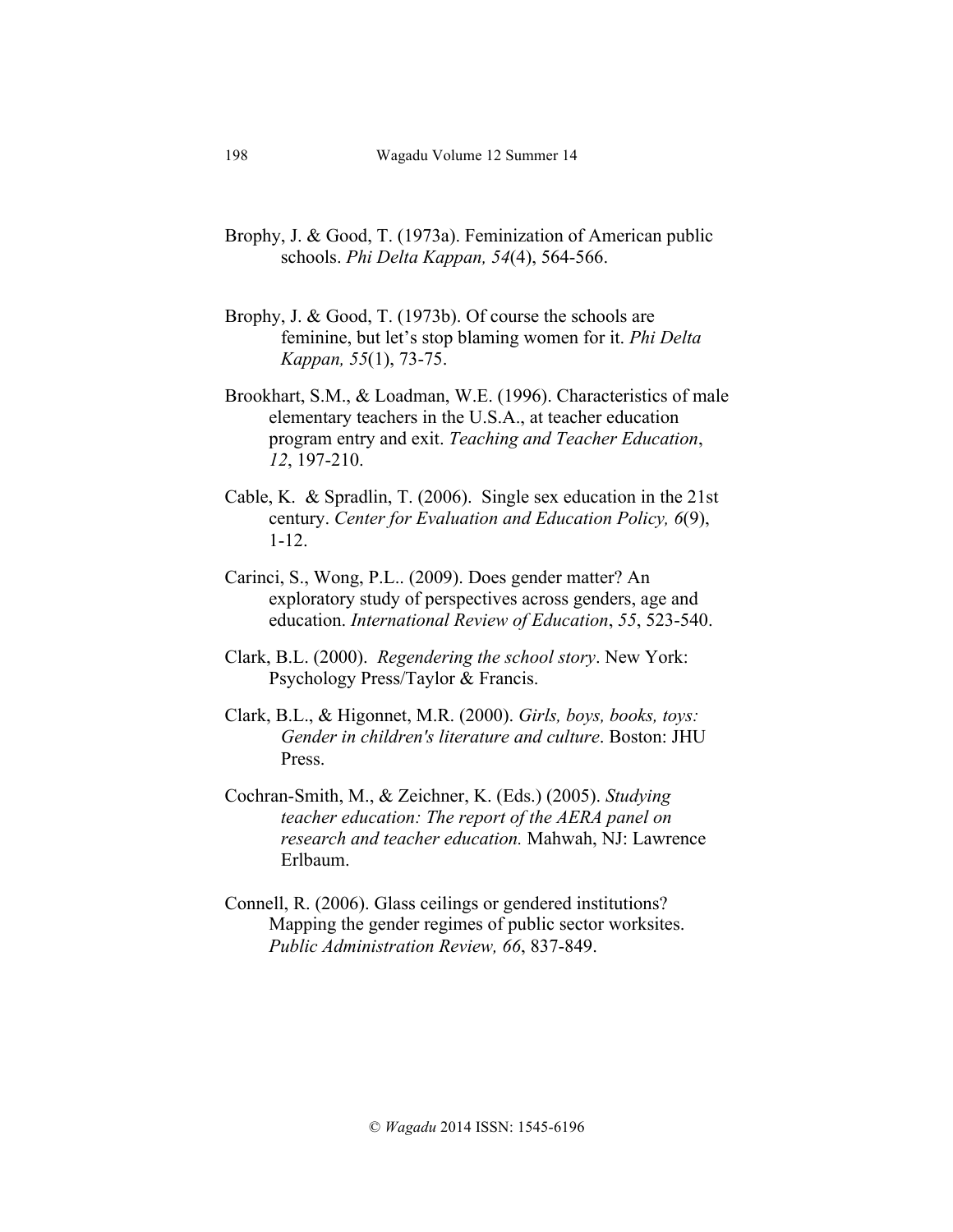- Corcoran, S. P., Evans, W. N., & Schwab, R. M. (2004). Changing labor-market opportunities for women and the quality of teachers, 1957–2000. *American Economic Review Papers and Proceedings, 94*(2), 230–235.
- Cunningham, B., & Watson, L.W. (2002). Recruiting male teachers. *Young Children, 57*(6), 10-15.
- Drudy, S., Martin, M., Woods, M., & O'Flynn, J. (2005) *Men in the classroom: Gender imbalances in teaching.* London; Routledge.
- Eliot, (2009). *Pink brain, blue brain: How small differences grow into troublesome gaps and what we can do about it*. New York: Houghton Mifflin Harcourt.
- Fenstermaker, S. (2011). Ivory towers, playing fields and glass ceilings: Beyond metaphor to best practice. *Wagadu, 9*(Fall 2011), 8-24.
- Fenstermaker, S., & West, C. (2002). *Doing gender, doing difference: Inequality , power, and institutional change.* New York: Routledge.
- Fischman, G.E. (2000). *Imagining teachers: Rethinking gender dynamics in teacher education*. Oxford: Rowman & Littlefield Publishers.
- Fisher, E., & Komosa-Hawkins, K. (Eds.), *Creating safe and supportive learning environments: A guide for working with lesbian, gay, bisexual, transgender, and questioning youth and families.* New York, NY: Routledge.
- Froschl, M., & Sprung, B. (2012). Improving boys' achievement in early childhood and primary education. Chapter in Heymann, J. & Cassola, A., Eds. (2012). *Lessons in educational equality: Successful approaches to intractable*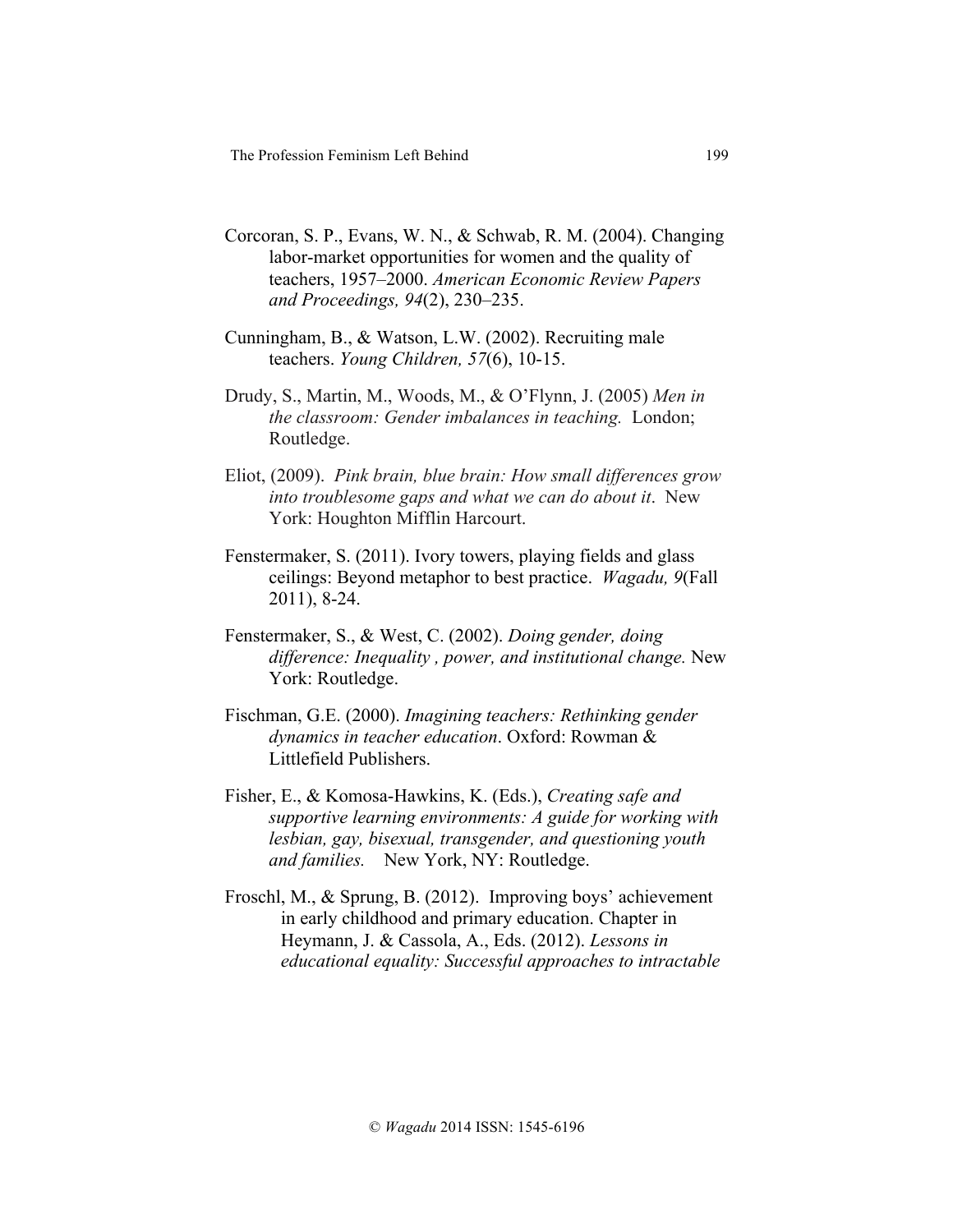*problems around the world.* New York: Oxford University Press.

Future of Sex Education Initiative (FSEI). (2012). *National sexuality education standards: Core content and skills, K-12.* Bethesda, MD: *Journal of School Health*. www.futureofsexeducation.org/documents/josh-fosestandards-web.pdf

Gabriel S., & Smithson, I. (1990). *Gender in the classroom: Power and pedagogy*. Urbana: University of Illinois Press.

Gaskell, J., & Willinsky, J. (Eds.). (1995*). Gender in/forms curriculum: From enrichment to transformation*. New York: Teachers College Press.

Greytak, E.A. & Kosciw, J.G. (2013). Responsive classroom curriculum for LGBTQ students. In E. Fisher & K. Komosa-Hawkins (Eds.), *Creating safe and supportive learning environments: A guide for working with lesbian, gay, bisexual, transgender, and questioning youth and families.* New York, NY: Routledge.

Gurian, M. (2011). *Boys and girls learn differently: A guide for teachers and parents.* San Francisco, CA: Jossey-Bass.

Gurian, M. & Stevens, K. (2005). *The minds of boys: Saving our sons from falling behind in school and life*. San Francisco, CA: Jossey-Bass.

- Gurian, M., Stevens, K., & Daniels, P. (2009). Single-sex classrooms are succeeding. *Educational Horizons, 87*(4), 234-24.
- Hechtman, S. B., & Rosenthal, R. (1991). Teacher gender and nonverbal behavior in the teaching of gender-stereotyped materials*. Journal of Applied Psychology, 21*(6), 446-459.

200

Goodson, I. (2008*). Investigating the teacher's life and work.* Rotterdam: Sense Publishers.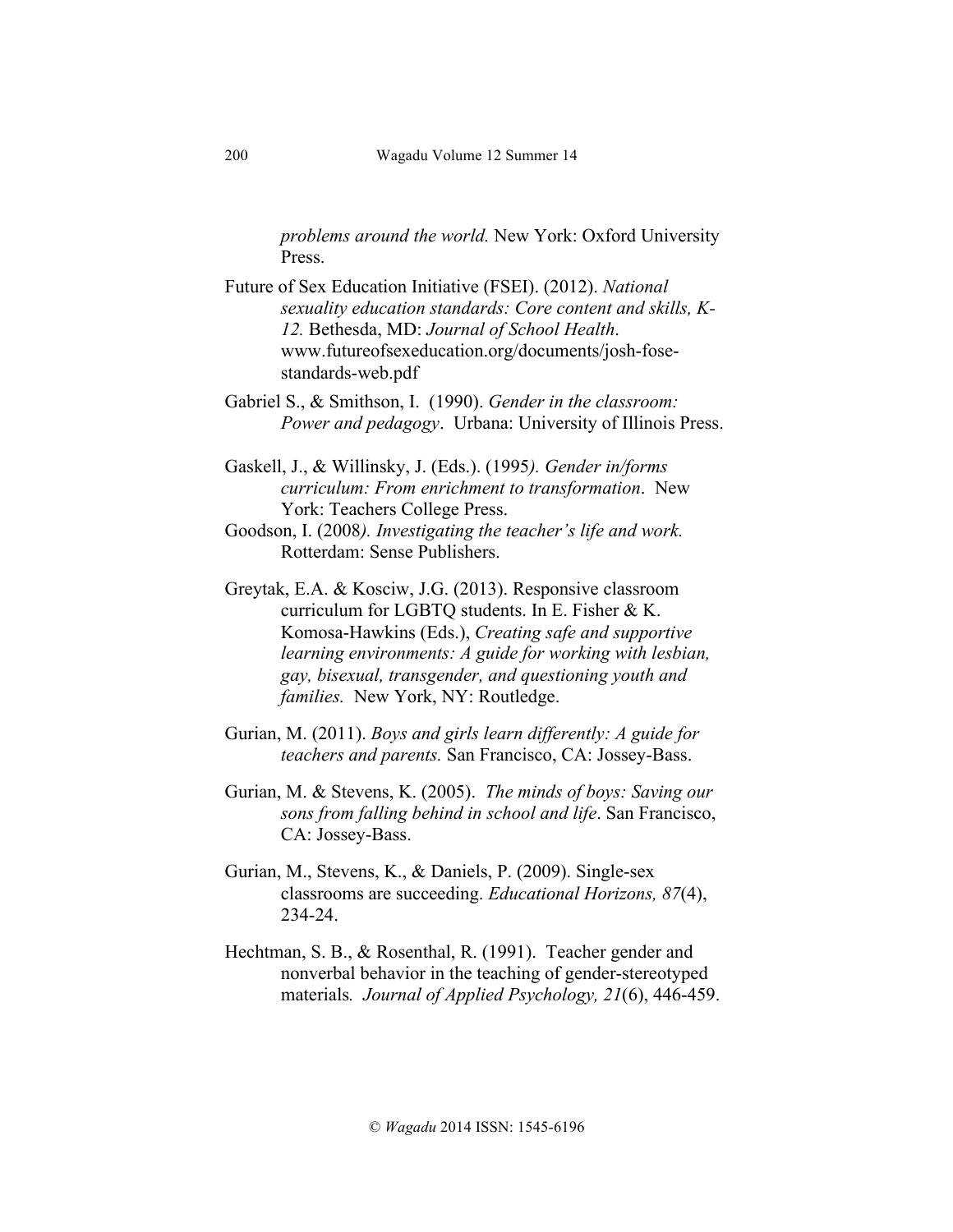- Herek, G. M. (2000). The psychology of sexual prejudice. *Current Directions in Psychological Science, 9*, 19-22.
- Heymann, J. & Cassola, A. Eds. (2012). *Lessons in educational equality: Successful approaches to intractable problems around the world.* New York: Oxford University Press.
- Hill, C., & Kearl, H. (2011). *Crossing the line: Sexual harassment at school*. New York, NY: American Association of University Women Educational Foundation.
- Marshall, E. (2004). Stripping for the wolf: Rethinking representations of gender in children's literature. *Reading Research Quarterly, 39*(3), 256-270.
- McGarry, R. (2013). Build a curriculum that includes everyone. *Phi Delta Kappan, 94*(5), 27-33.
- Mohanty, C. T. (2003). *Feminism without borders: Decolonizing theory, practicing solidarity*. Durham, NC: Duke University Press.
- Naples, N. A., & Desai, M. (2002). *Women's activism and globalization: Linking local struggles and transnational politics*. New York: Routledge.
- Pardini, P. (2013). Having allies makes a difference. *Phi Delta Kappan, 94*(5), 14-20.
- Peterson, S. B., & Lach, M.A. (2006). Gender stereotypes in children's books: Their prevalence and influence on cognitive and affective development. *Gender in Education, 2*(2), 185-197.
- Protheroe, N. (2009). Single-sex classrooms**.** *Principal*, *88(*5), 32- 35.
- Rappaport, N. & Minahan, J. (2013). "I didn't mean to..." Practical suggestions for understanding and teaching students with sexualized behavior. *Phi Delta Kappan, 94*(5), 21-26.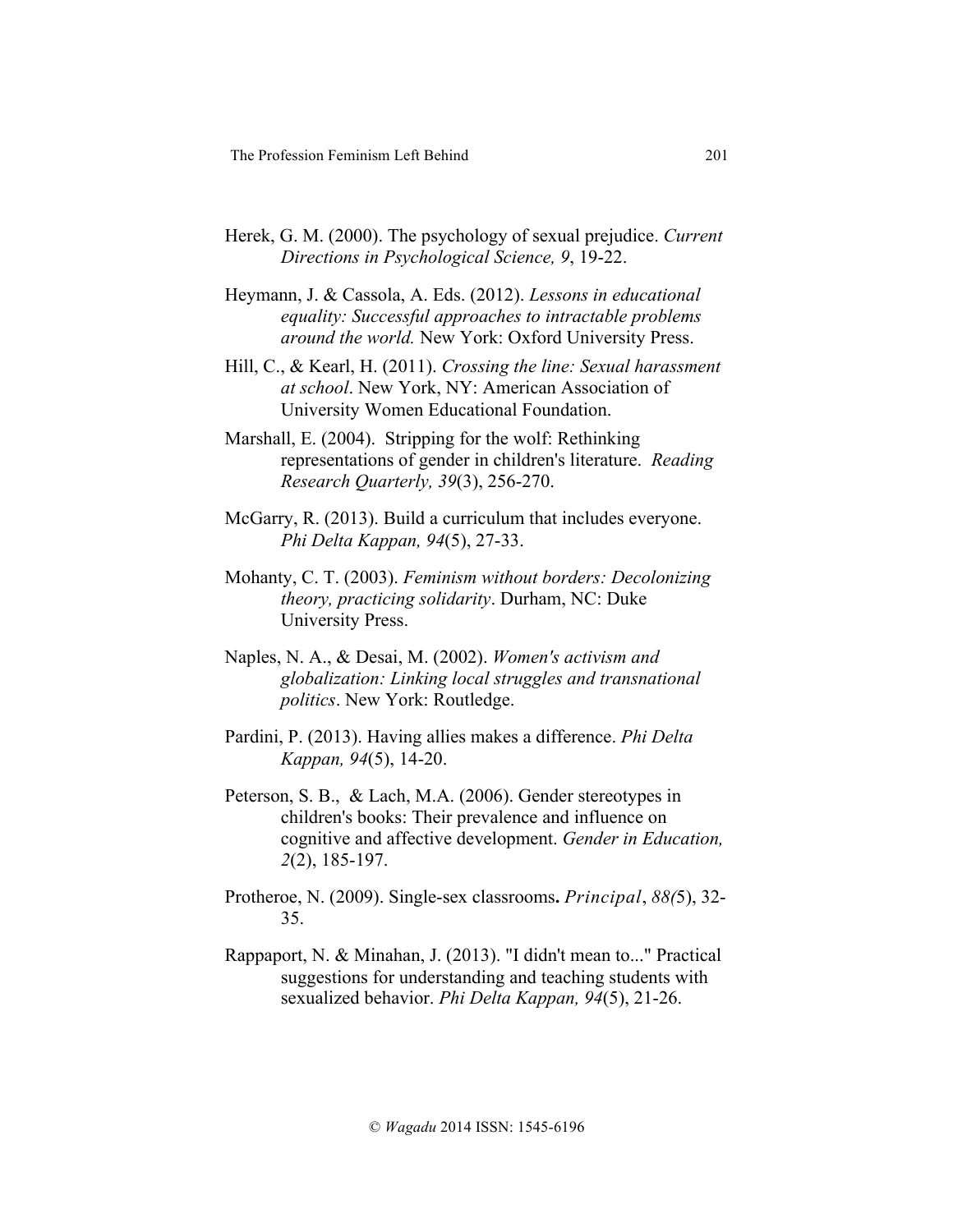- Rex, J., & Chadwell, D. (2009). Single-gender classrooms. *School Administrator, 66*(8), 28-33.
- Rigby, K. (2007). *Bullying in schools: And what to do about it.*  Victoria, Australia: ACER Press.
- Ros-Voseles, D., & Moss, L. 2007. The role of dispositions in the education of future teachers. *Young Children 62*(5), 90-98.
- Sadker, D. (1999). Gender equity: Still knocking at the classroom door**.** *Educational Leadership***,** *56*(7), 22-26.
- Sadker, M., & Sadker, D. (1994). *Failing at fairness: How America's schools cheat girls.* New York: Charles Scribner's Sons.
- Sargent, P. (2002). Under the glass: Conversations with men in early childhood education. *Young Children, 57*(6), 22-27.
- Sargent, P. (2001). *Real men or real teachers: Contradictions in the lives of men elementary school teachers*. Harriman, TN: Men's Studies Press.
- Shakeshaft, C. (2004). *Educator sexual misconduct*. Washington, DC: U.S. Department of Education.
- Shakeshaft, C. (2013). Know the warning signs of educator sexual misconduct. *Phi Delta Kappan, 94*(5), 8-14.
- Shohat, E., ed. (1999). *Talking visions: Multicultural feminism in a transnational age*. Cambridge, MA: MIT Press.
- Skelton, C. (1991). A study of the career perspectives of male teachers of young children. *Gender and Education*, *3*, 279- 289.
- Skelton, C. (2003). Male primary teachers and perceptions of masculinity. *Educational Review*, *55*, 195-208.